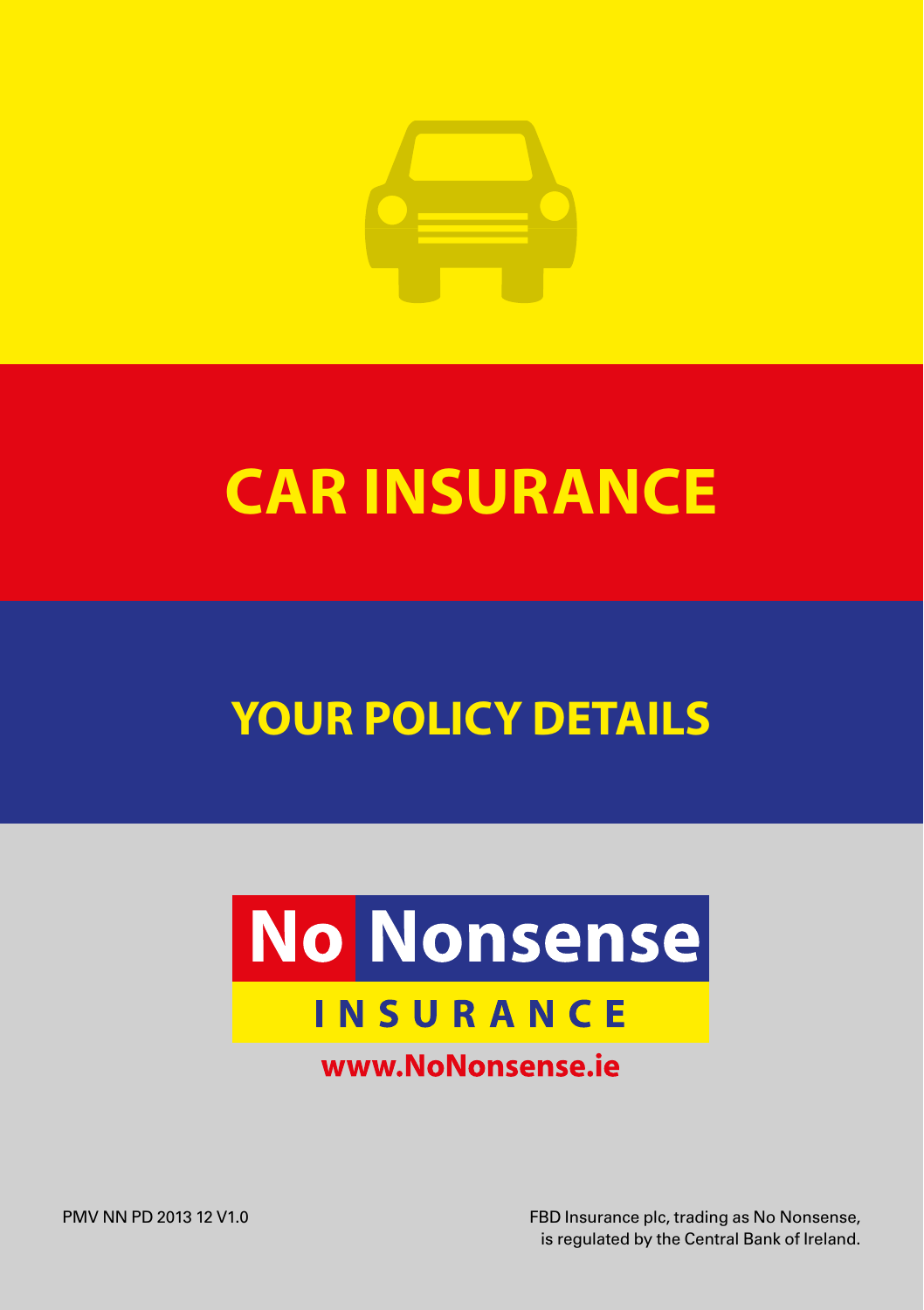# Welcome to No Nonsense

Thank **you** for choosing to insure **your** car with No Nonsense.

At No Nonsense **we** aim to provide **our** customers with low cost car insurance without sacrificing on service. **We** offer a range of solutions so customers can choose the best option for their needs and budget.

- **Our** "Ready Made" product is hassle-free and provides the cover **you** need in a simple low cost package
- "Build Your Own" is a stripped down product that allows **you** to choose only the cover **you** want, starting from the most basic cover to get **you** on the road, with the option to add on the additional benefits that suit **you**
- With "SmartDriver" **you** can choose **your** cover from one of the options above and receive an upfront introductory saving of 10%. In addition, with "SmartDriver" **you** may have the opportunity to get up to a further 20% cash back on **your policy** by demonstrating safe driving behaviour.

Please read **your policy** document carefully. The **policy** should be read together with **your schedule** and **certificate** of insurance. **We** recommend that **you** keep a copy of **your proposal form** or **statement of fact** for **your** records. **Your schedule** will outline which sections of the **policy**, additional features and **endorsements** apply to **you**.

There are general conditions and exceptions which apply to the whole **policy** together with exceptions, conditions and limitations which apply to the individual sections. **You** should read all aspects of **your policy** and contact **us** should **you** have any queries.

**We** hope **you** are happy with **your** new car insurance **policy** and will remain a satisfied customer of No Nonsense in the future.

Ground fuercy

Group Head of Marketing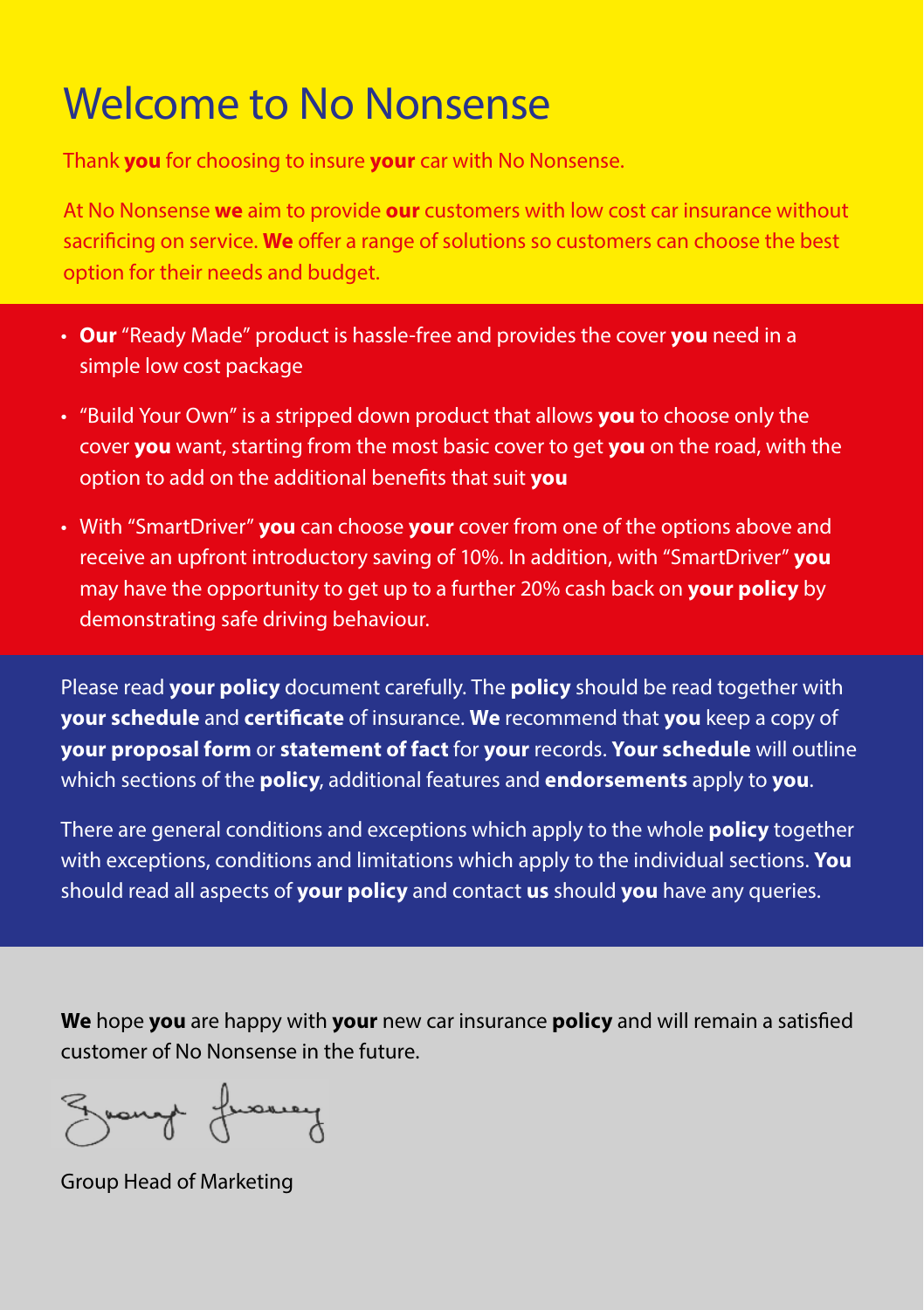# **Useful contact numbers**

| <b>Customer service</b>   | Phone: 1890 25 27 37<br>Fax: 01 465 4245                                   |
|---------------------------|----------------------------------------------------------------------------|
| <b>Claims service</b>     | Phone: 1890 25 27 39                                                       |
| Car breakdown assistance* | Phone: 1800 945 248<br>(Northern Ireland and the UK:<br>00 353 91 560 695) |
| Windscreen claims*        | Phone: 1890 25 27 39                                                       |

\* These services only apply if **you** have chosen these additional features and they appear on **your schedule**.

At No Nonsense **we** may monitor and record calls to improve **our** service and to prevent and detect fraud.



| <b>Duty of disclosure</b>                     | 2  |
|-----------------------------------------------|----|
| <b>Definitions</b>                            | 3  |
| <b>Territorial Limits</b>                     | 4  |
| Going abroad with the car                     | 4  |
| No claim discount                             | 4  |
| <b>Insured use</b>                            | 4  |
| Drivers whose driving is covered              | 5  |
| Section 1 - Third party insurance cover       | 5  |
| Section 2 – Loss or damage to the insured car | 6  |
| <b>Endorsements</b>                           |    |
| <b>Additional features</b>                    | 8  |
| <b>General exceptions of the policy</b>       | 12 |
| <b>General conditions of the policy</b>       | 14 |
| <b>SmartDriver section</b>                    |    |
| What to do if you have an accident            |    |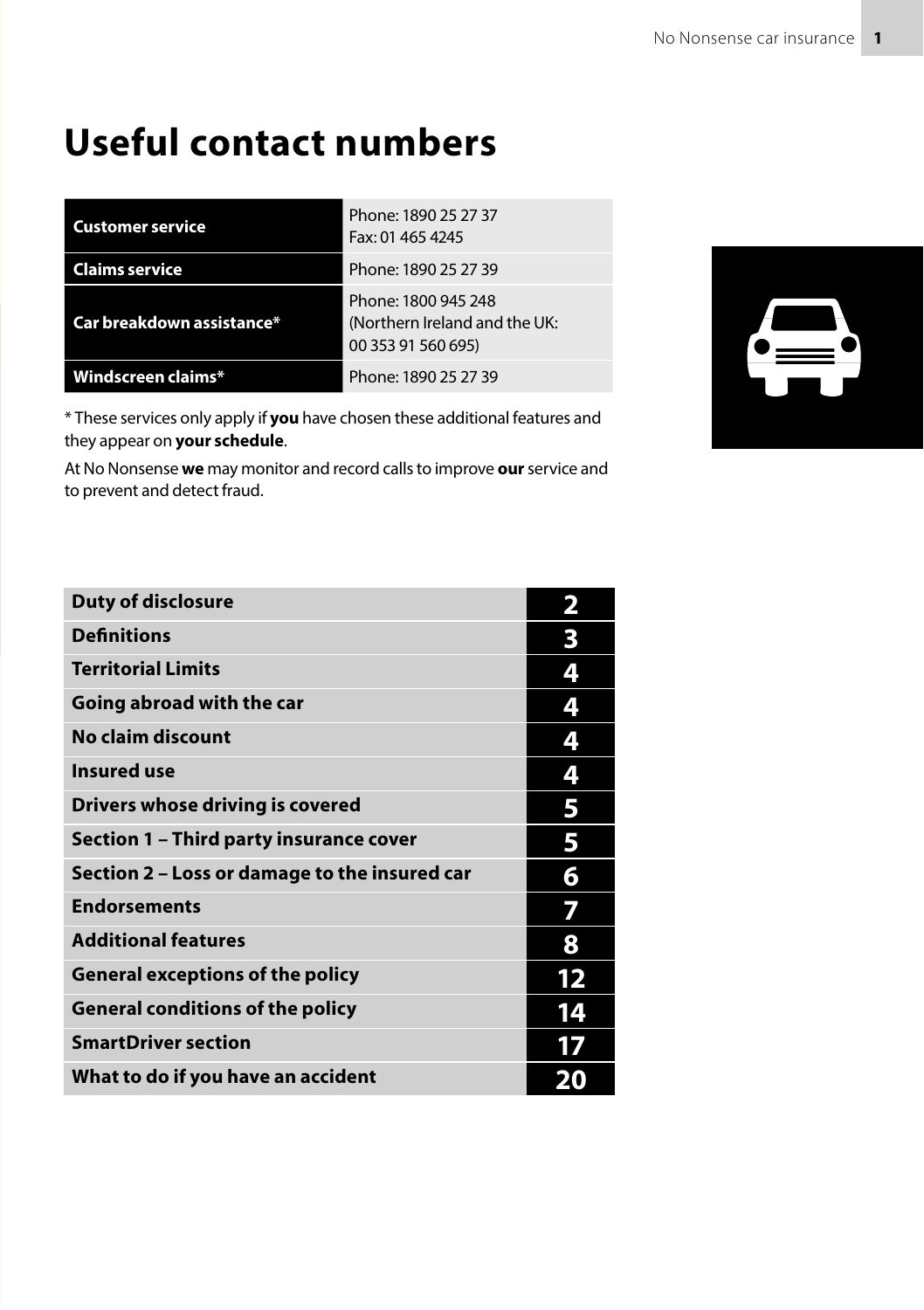# **No Nonsense**

# **INSURANCE**

www.NoNonsense.ie

# Policy of Insurance

The information provided in **your** completed **proposal form** and declaration or **statement of fact** and declaration will form the basis of **your** insurance contract with **us**.

This **policy** document, **your schedule**, relevant **endorsements** and **your certificate** of insurance outline the cover **we** are providing to **you**. **You** should read these documents as one and keep them in a safe place. If they do not meet **your** requirements in any way or **you** have any queries, please contact **us**.

The insurance provided is subject to **you** having paid or agreed to pay **us** the premium and will apply in respect of **events** occurring within the territorial limits during the **period of insurance** or any subsequent period for which **we** may accept payment for renewal of this **policy**.

The cover provided is subject to the terms, exceptions and conditions outlined within the **schedule**, **policy** document and relevant **endorsements**.

No Nonsense is a trading name of FBD Insurance plc.

Signed for and on behalf of No Nonsense

Concert fordoor

Company Secretary

# Insurance Act 1936

**We** will pay any money due under the **policy** in the Republic of Ireland.

# Finance Act 1990

**We** have paid, or will pay, the appropriate Stamp Duty to the Revenue Commissioners in line with the requirements of the Finance Act 1990.

# Duty of disclosure

**You** have a duty to disclose to **us** all material facts. A material fact is any information likely to influence **our** acceptance of **your** insurance, **our** calculation of **your** premium or the terms and conditions **we** apply to **your policy**. If **you** fail to disclose all material facts **we** may treat **your policy** as invalid or not having existed or cancel it.

# Consequences of non-disclosure

If **we** treat **your policy** as invalid or not having existed or cancel it **you** may experience problems including

- the non-payment of claims
- difficulties in buying insurance elsewhere
- failure to carry out a duty under a contract with a lender.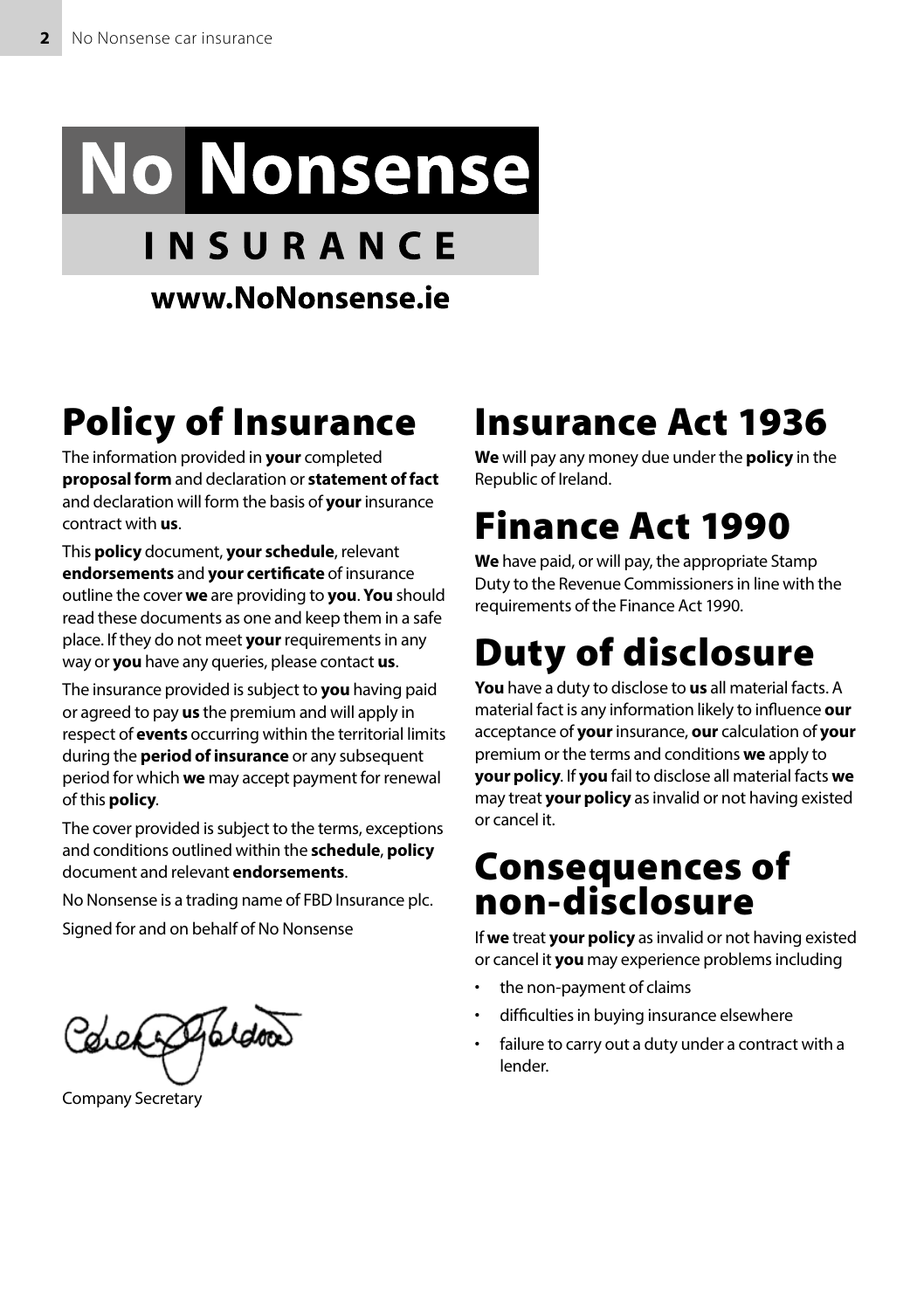# Definitions

Any word or expression defined below has the same meaning wherever it appears.

### Accident

An **event** which may give rise to a **claim** under this **policy**.

### **Certificate**

The document **we** issue to **you** that proves **you** have taken out the motor insurance needed by law. It will outline who is insured to drive **your** car, the purposes for which the car is insured to be used and whether **you** are covered to drive another car.

## Claim

A **claim** or series of **claims** arising out of any one cause.

#### Endorsement

Changes in the terms of **your policy** which are noted on the **schedule**. The wordings of individual **endorsements** are outlined in this **policy** document.

#### Event

An **event** which may give rise to a **claim** under this **policy**.

#### **Fxcess**

The first part of a **claim** which **you** have to pay.

### Insured car

The car noted in the **schedule** including its accessories and spare parts while on the car or any car to which cover is transferred with **our** consent during the **period of insurance**.

Any references to vehicle or private motor vehicle in the **schedule** or **certificate** of insurance shall be read as the **insured car.**

### Insured driver

A person named in the **schedule**, **endorsements** and **certificate** as being insured and entitled to drive under the **policy**.

### Insured person

Any person provided with cover under this **policy**.

#### Loss of a limb

Losing a limb or permanent loss of use of the limb at or above the wrist or ankle.

#### **Insured** use

The purposes for which the **insured car** is insured to be used as outlined under the heading Limitations as to use on the **certificate** of insurance.

#### Market value

The reasonable cost of replacing the **insured car** with one of the same make, model, specification, age and similar mileage/odometer reading, determined by a motor assessor appointed at **our** expense. Modifications not forming part of the standard vehicle specification are excluded unless they are factory fitted prior to first registration or otherwise as agreed by **us**.

#### **Passenger**

Any person being carried in or getting into or out of the **insured car**.

### **Period of insurance**

The period for which **we** have accepted **your** premium and agreed to provide insurance as stated in the **schedule** and referred to as the Period of Cover in the **certificate**.

### **Policy**

The contract of insurance between **you** and **us**. This is based on **your** completed **proposal form** and declaration or **statement of fact** and declaration and includes

- the **schedule**
- **certificate** of insurance
- **policy** document and
- any **endorsements** and additional features shown on the **schedule** as being in force.

### **Proposal form**, **statement of fact**

The information provided by **you** and declarations made at the time the insurance was arranged and on which **we** have relied when agreeing to offer this contract of insurance and the terms provided.

### **Schedule**

The document which outlines **your** details, the **insured car**, the cover and **period of insurance** and which forms a part of the **policy**.

### **We**, **us**, **our**, the Company

No Nonsense.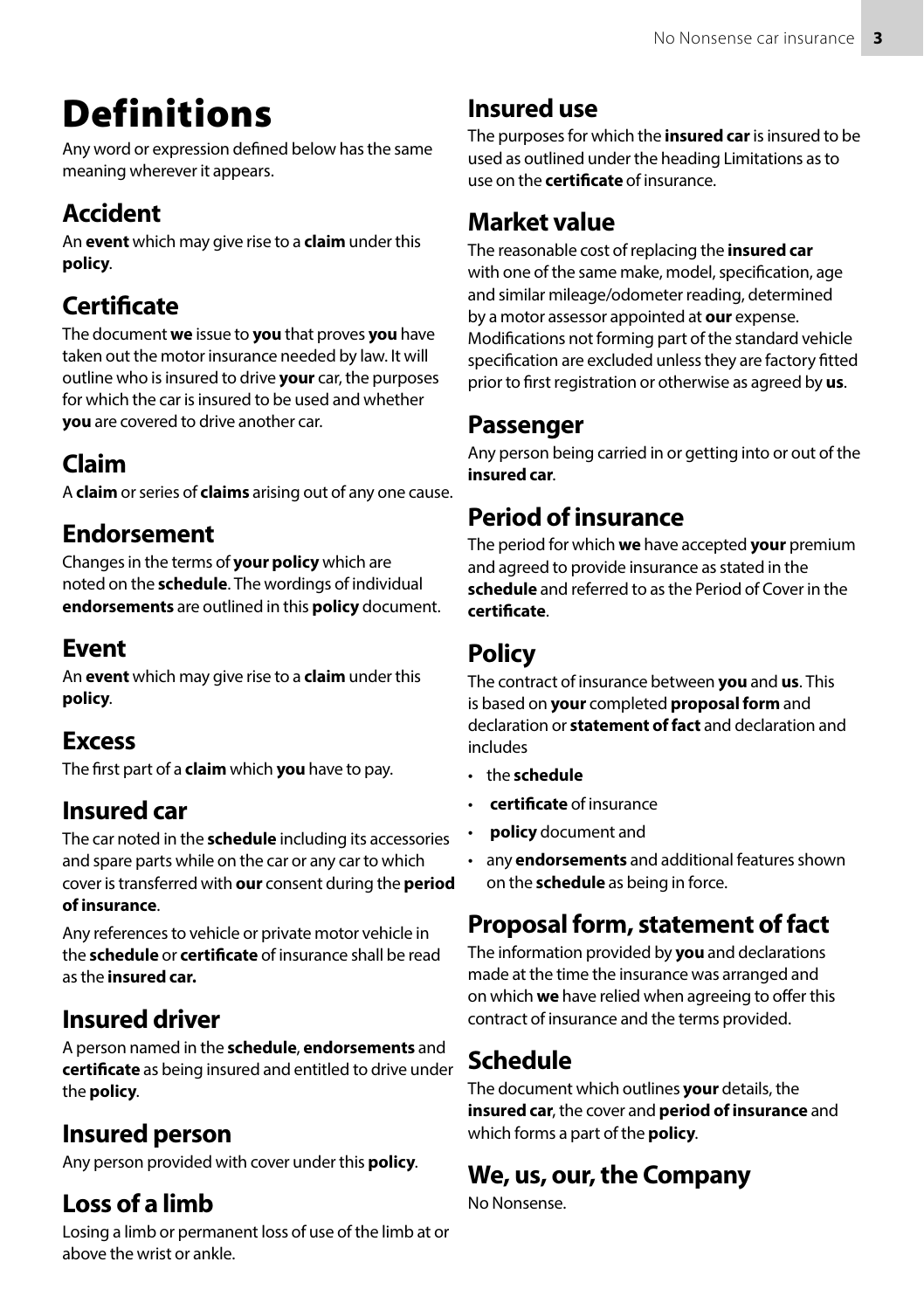#### **You**, **your**, the **insured**

The person named in the **certificate** as the person to whom the **policy** of insurance has been issued and called the insured in the **schedule** including their legal personal representatives (for example, a person who administers the estate of a deceased person).

# Territorial limits

**We** will provide cover as set out in the **schedule** for **events** which happen during the **period of insurance** in Ireland, Northern Ireland, Great Britain, the Isle of Man or the Channel Islands.

Cover is also provided while the **insured car** is in transit by sea (including loading and unloading) between any ports in the territories covered by this **policy**.

# Going abroad with the car

#### Minimum cover abroad

The cover on the **insured car** also provides the minimum cover required by law relating to compulsory insurance of motor vehicles in

- a. other European Union member states
- b. any other country which the Commission of the European Union is satisfied has made arrangements to meet the minimum insurance requirements set out by the European Union Directives on insurance of civil liabilities arising from the use of motor vehicles.

#### Cover extension if travelling abroad with the insured car

**We** would advise **you** to extend the current **policy**, at an additional premium, to avail of **policy** cover while travelling abroad. Once **you** pay the agreed additional premium and **we** grant a territorial extension the **policy** will be extended by the inclusion of an **endorsement** on **your schedule**.

#### Green cards

Green cards or International motor insurance certificates are no longer a legal requirement when visiting most European Union member states and the designated territories noted in part b. above. **Your certificate** is sufficient as proof of insurance in most of these states.

Green cards are available on request and it is important to allow sufficient time between **your** request and the departure date of **your** journey. **We** will apply an administration charge for each Green card provided.

# No claim discount

**We** will reduce the renewal premium according to the following scale if no **claim** is made or arises under this **policy** in the **period of insurance**:

| Period of insurance | <b>Reduction</b> |
|---------------------|------------------|
| one year            | 20%              |
| two years           | 30%              |
| three years         | 40%              |
| four years          | 45%              |
| five years          | 50% (Maximum)    |

**Your** no claim discount will not be affected by a **claim** made under any of the additional features.

# Insured use

The use insured under **your policy** is outlined under Limitations as to use on **your certificate** and **schedule**. All policies include use for

- 1. social, domestic and pleasure purposes
- 2. use required by the overhaul, upkeep and repair of the **insured car**
- 3. use while towing a broken down mechanically propelled vehicle.

Some policies are extended to include business use and if this applies to **your policy** it will be noted on **your certificate** and **schedule**. **We** do not provide cover when the **insured car** is being used in other circumstances unless agreed by **us** and shown on **your certificate** and **schedule** as being within the Limitations as to use.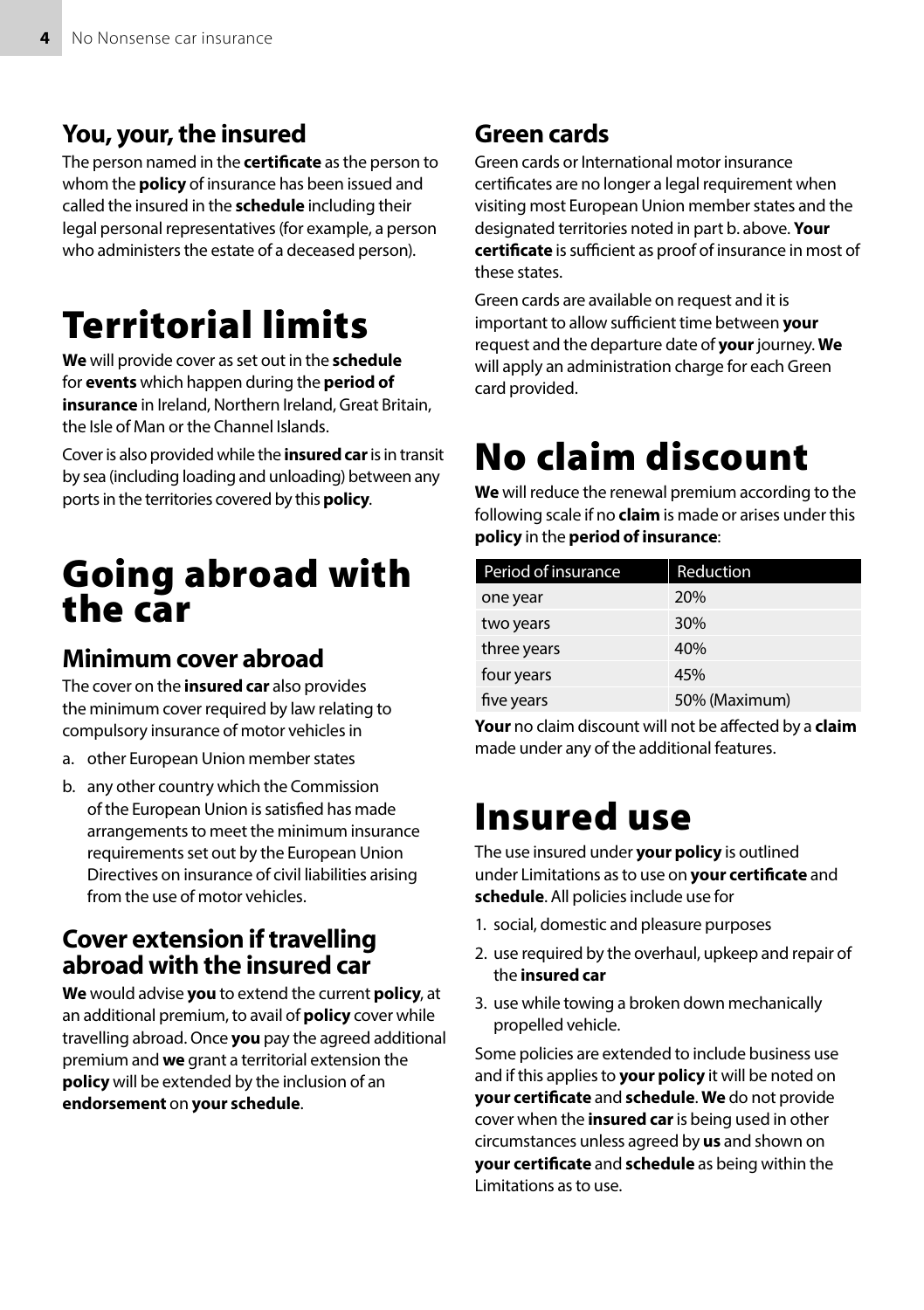# Drivers whose driving is covered

**Your schedule** and **certificate** of insurance will show the drivers covered to drive under **your policy** provided they

- 1. hold a licence to drive the **insured car** or having held such a licence are not disqualified from holding that licence
- 2. do not have cover under any other policy
- 3. are not a person in the motor trade driving the **insured car** for the purpose of overhaul, upkeep or repair for **you**
- 4. observe the terms, exceptions, conditions, and **endorsements** of the **policy** in so far as they can apply.

# Section 1 – Third party insurance cover

#### Cover for **you**

**We** will pay all amounts **you** or **your** legal personal representatives may legally have to pay for damages and claimants costs and expenses for

- 1. death or injury to any person
- 2. damage to property up to an amount of €30,000,000 inclusive of costs

resulting from an **accident** or series of **accidents** arising from any one **event**, as a result of or in connection with the **insured car**.

At **your** request, **we** will extend the cover provided by this section to include the legal liability of any **passenger** being carried in or getting into or out of the **insured car** provided that the **passenger**

- is not covered under another policy
- is not driving the **insured car** or in charge of the **insured car** for the purposes of driving
- observes the terms, exceptions, conditions and **endorsements** of the **policy** in so far as they can apply.

#### Legal costs

**We** have the right to instruct, at **our** own expense, a solicitor for

1. representation at any coroner's inquest into a death

- 2. defending proceedings brought in any court of summary jurisdiction arising from any **event** which may be covered under this section
- 3. defending proceedings for manslaughter or dangerous driving causing death or serious bodily injury brought in any court of summary jurisdiction. The most **we** will pay is €2,500 for any one set of proceedings.

#### Trailers

The cover provided by this section will extend to include the use of

- 1. any trailer while attached to the **insured car**
- 2. any detached single axle trailer up to half tonne unladen weight but not including
	- caravans
	- mobile homes
	- trailer tents
	- boat trailers
	- any trailer which incorporates machinery or other equipment.

**We** will not provide cover except as is necessary to meet the requirements of the Road Traffic Acts, for liability arising

- 1. from the use of the trailer or plant forming part of the trailer as a tool
- 2. out of any **event** which happens while any vehicle or trailer is drawing a greater number of trailers than is allowed by law.

#### Exceptions to Section 1

**We** will not pay a **claim,** except where it is necessary to meet the requirements of the Road Traffic Acts, for

- a. death or bodily injury to any person driving the **insured car** or in charge of the **insured car** for the purpose of driving
- b. death or bodily injury to any person arising out of or in the course of their employment
- c. loss of or damage to property belonging to **you** or held in **your** care, custody or control or belonging to or held in the care, custody or control of any person driving with **your** consent
- d. loss of or damage to any **insured car** or trailer or other vehicle attached to the **insured car** or any property carried in or on such a trailer or attachment.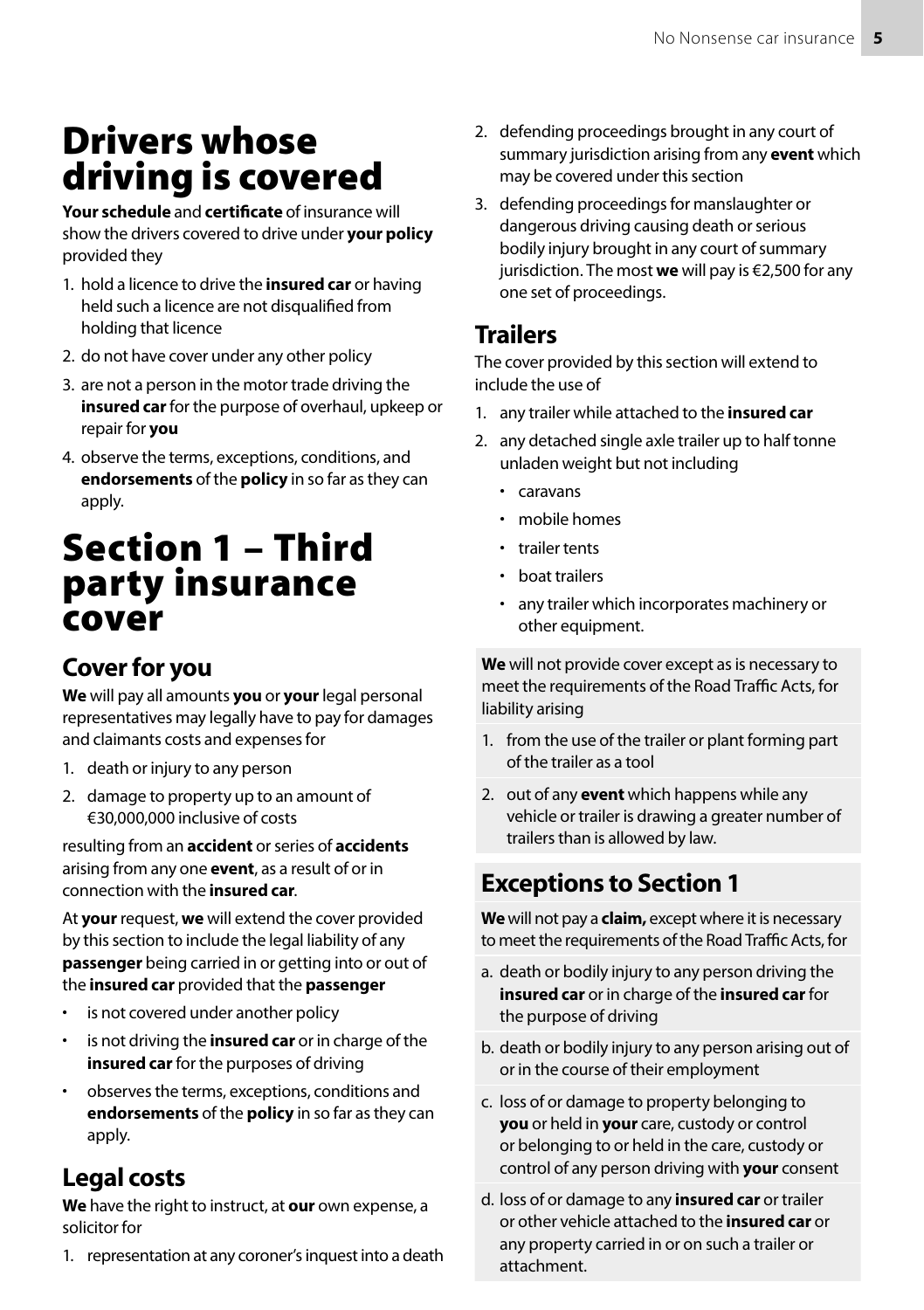# Section 2 – Loss or damage to the insured car

#### Cover provided

**We** will pay for loss or damage to the **insured car**. At **our** option, **we** may repair, reinstate or replace the **insured car** or alternatively pay a cash amount for the loss or damage.

### How we will settle claims

If the **insured car** is damaged **you** can select to

- a. use **our** approved repairer scheme, in which instance **we** will not require an estimate for the amount of the repairs and work can begin as soon as practicably possible, or
- b. **you** can arrange for the reasonable and necessary repairs to be carried out at a repairer of **your** choice but **you** must first send **us** a detailed repair estimate and full details of the **event** as soon as possible so that **we** can approve the repairs.

**We** will pay for the repair costs at a non-approved repairer provided

- 1. **we** have agreed to the repairer carrying out the work, and
- 2. the cost involved does not exceed what **our** approved repairer would charge.

**We** reserve the right to ask **you** to obtain other estimates. It is important to note that **we** will not be responsible for any loss of use of the **insured car** arising out of any delay in **our** agreeing to the repairer.

If any part or accessory of the **insured car** is no longer available or cannot be obtained from the makers **we** will pay the cost of the part or accessory as set out in the maker's last published price list plus the current labour charge for its fitting.

### Total loss

The maximum **we** will pay in the **event** of

- a. the **insured car** being damaged beyond repair or being deemed by **us** to be uneconomical to repair, or
- b. the **insured car** being stolen and not recovered
- is the **market value** of such a car immediately prior to

the loss or damage or the estimated value as noted on the **schedule**, whichever is the lower, less any residual salvage value. **We** have the option to take over the right to dispose of **your** damaged car, at any time during the course of a **claim**.

### Towing costs

If the **insured car** cannot be driven, due to any loss or damage insured under this **policy**, **we** will pay up to a maximum of €175 to tow the **insured car** to the nearest repairer. Following the repairs, **we** will also pay the reasonable cost of delivery of the car to **your** address in Ireland.

### Replacement locks

**We** will pay **you** up to a maximum of €500 to replace the locks and alarm on the **insured car** if the keys for the car are stolen by forcible and violent entry to or exit from

- 1. **your** usual residence or any other private residence at which **you** are spending the night, or
- 2. any hotel room or guesthouse room at which **you** are spending the night.

#### **We** will not pay

- 1. if **your** keys are stolen by deception or fraud or taken by a member of **your** family who normally lives with **you**
- 2. for any loss if **you** do not report the theft of keys immediately on discovery to An Garda Síochána and in the case of a hotel or guesthouse, to the proprietors.

### Fire brigade charges

**We** will pay the fire brigade attendance charges which arise due to a valid **claim** under this section. The most **we** will pay is €1,000.

#### Hire purchase, leasing or finance agreements

If to **our** knowledge **your** car is the subject of a hire, lease or finance agreement (including hire purchase) any payment shall be made to the owner described in the agreement whose receipt shall be a full and final settlement of **our** liability.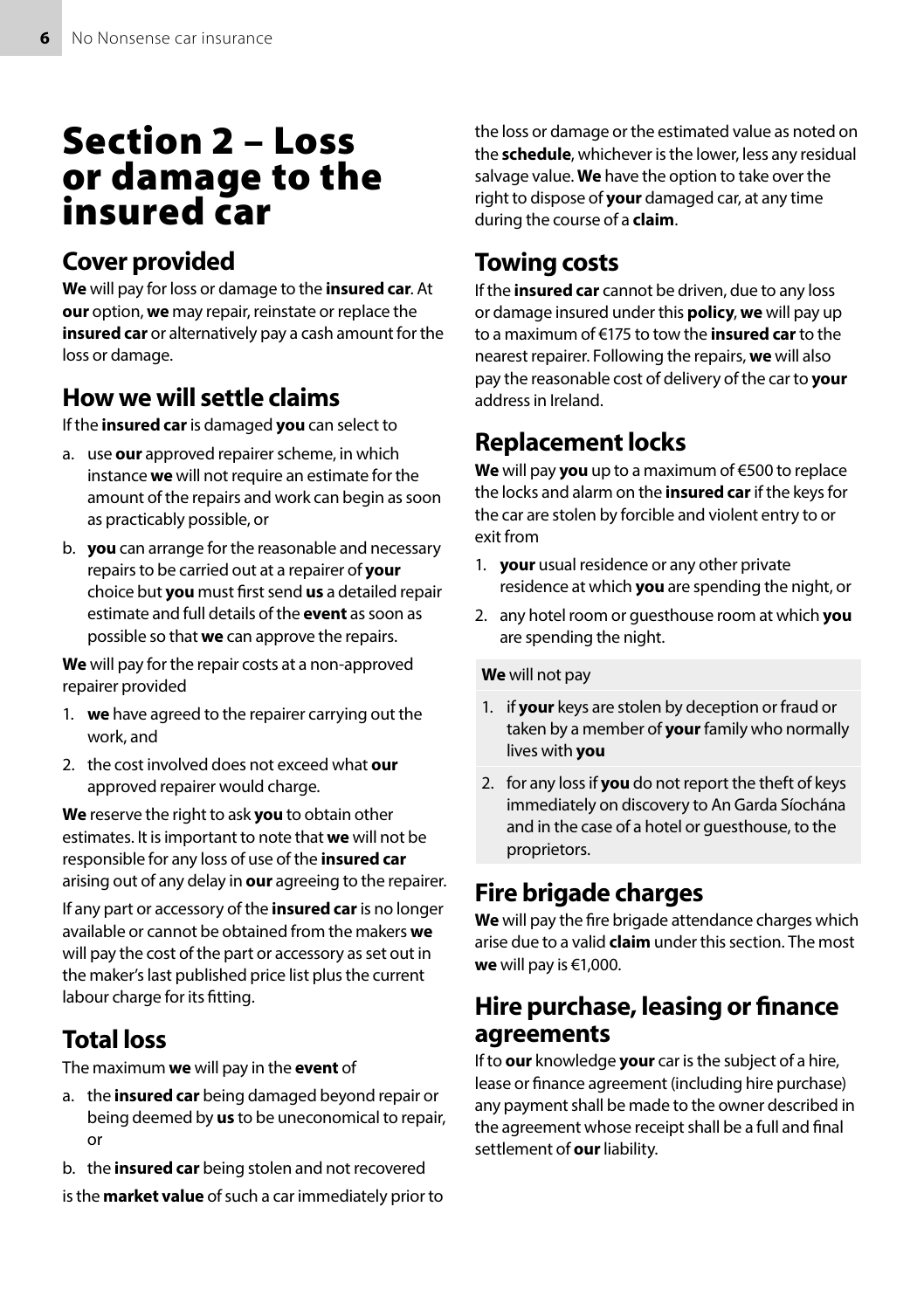#### Exceptions to Section 2

#### **We** will not pay for

- a. loss of use, depreciation, wear and tear, mechanical, electrical or electronic breakdowns, failures or breakages
- b. loss or damage caused by the **insured car** being filled with the wrong fuel
- c. damage to tyres by braking, punctures, cuts or bursts
- d. damage to the **insured car** its accessories and spare parts caused by the goods carried in the car
- e. the breakage of glass in the windscreen or window(s) of the **insured car**
- f. the cost of importing parts or accessories from outside the E.U. or any extra cost of parts or accessories above the price of similar parts available from the manufacturer's European representatives
- g. any car phone, audio, visual or navigational equipment fitted to the **insured car** whether fixed or which can be carried by hand, that do not form part of the manufacturer's original specification for **your** car
- h. loss or damage to the **insured car** where the car is taken without **your** consent by a family member, spouse or partner or person living in the same household
- i. any modifications to the **insured car** unless they form part of the manufacturer's original specification for the car or are optional extras fitted that **we** have agreed to cover
- j. loss or damage to the **insured car** arising from theft when the boot, sunroof or any door of the car has been left unlocked or when ignition keys are on or in **your** car
- k. any costs of storage of the **insured car** following an insured **event**.

# Endorsements

The following **endorsements** will apply where the corresponding **endorsement** number is shown in **your schedule**. All **endorsements** are subject to the terms, exceptions, limitations and conditions contained in the **policy**.

An **endorsement** will relate solely to the car registration number and/or the person's name appearing next to the **endorsement** number in the **schedule**, unless otherwise noted in the **endorsement** wording.

#### 01 Accidental damage excess

**We** will not pay the **excess**, shown next to this **endorsement** number in the **schedule**, for a **claim** for loss or damage to the **insured car**.

No **excess** will apply for a **claim**

- 1. due to fire, self-ignition, lightning, explosion, theft or attempted theft
- 2. solely for replacement of broken windscreen or window glass.

#### 02 Excess

**We** will not pay the **excess**, shown next to this **endorsement** number in the **schedule**, for any **claim** covered by this **policy.**

#### 03 Third party insurance cover

This **policy** will only provide cover for liabilities to third parties as described in Section 1 – Third party insurance cover and no other cover will apply.

#### 04 Third party, fire and theft

Cover is provided under Sections 1 and 2 only. Under Section 2 cover will apply only for **claims** caused directly by fire, self-ignition, lightning, explosion, theft or attempted theft.

#### 05 Suspension of entire policy

All cover under this **policy** is suspended.

#### 06 Suspension of third party insurance cover only

All **policy** cover provided under Section 1 – Third party insurance cover is suspended.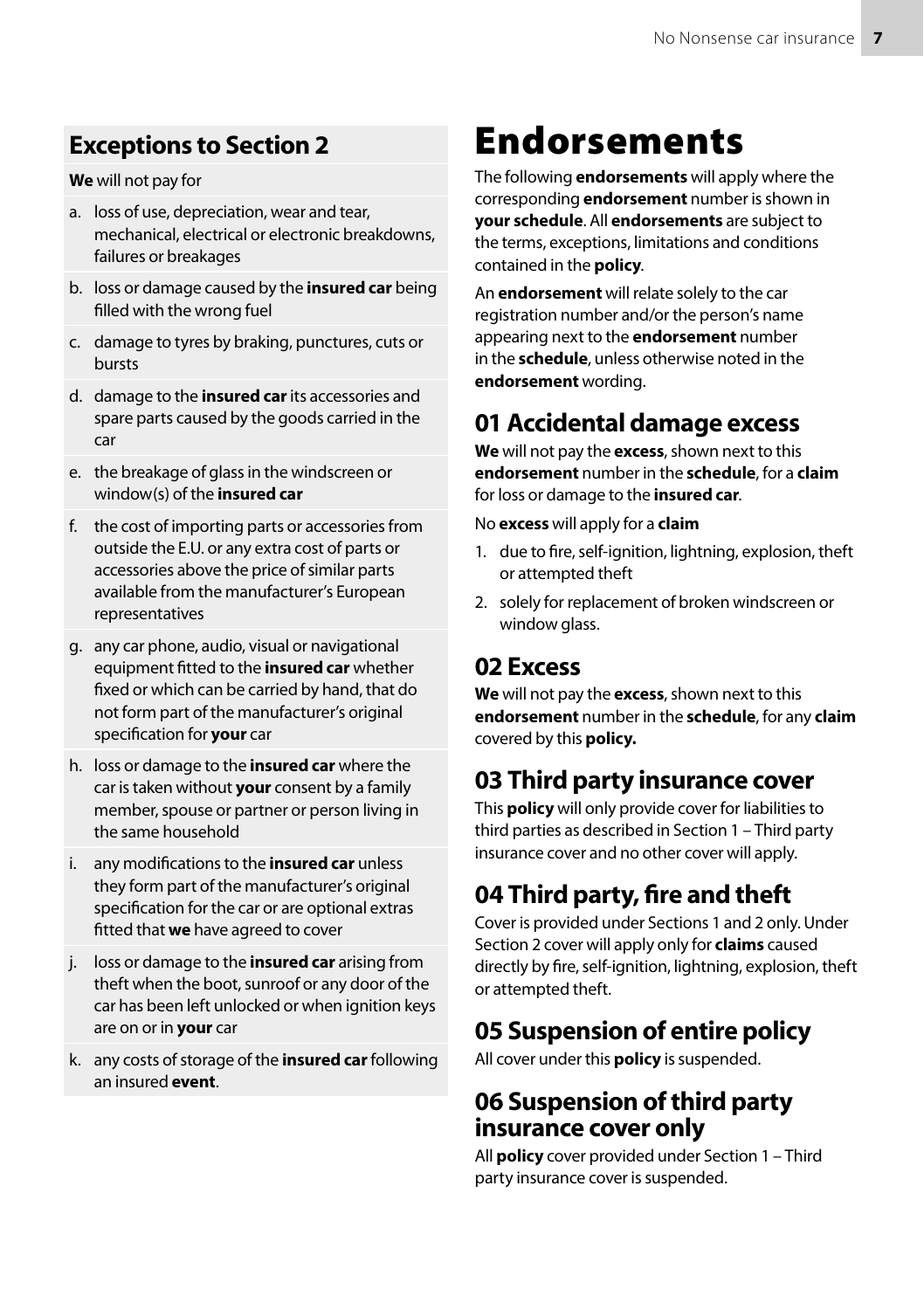#### 08 Excluding a named person from driving

The cover will not operate while the **insured car**

- 1. is being driven by or
- 2. is for the purpose of being driven by or
- 3. in the charge of

any person named next to this **endorsement** number in the **schedule**.

#### 09 Named person(s) only driving

Cover is provided solely while the **insured car** is being driven by the person or persons named next to this **endorsement** number in the **schedule**.

#### 14 Interest of owner

**We** will also provide cover under Section 2 to the owner shown next to this **endorsement** number in the **schedule**.

#### 16 Indemnity to employer

**We** will extend Section 1 to provide cover to **your** employer, shown next to this **endorsement** number in the **schedule**, if an **accident** occurs while the **insured car** is being used by **you** on **your** employer's business provided

- a. the **insured car** does not belong to or is not provided by **your** employer
- b. the employer is not entitled to cover under another policy
- c. the employer observes, fulfils and complies with the terms, exceptions, conditions and **endorsements** of this **policy** in so far as they can apply.

#### 22 Policy cover for specified trailers

The cover provided by this **policy** will include the trailers described in the **schedule**. For the purposes of this **policy** any trailer and plant forming part of or permanently attached to a trailer shall together be deemed to form a trailer but cover will not apply to

- 1. liability arising from the use of the trailer or plant forming part of the trailer as a tool except as is necessary to meet the requirements of the Road Traffic Acts
- 2. liability arising out of any **event** which happens while the **insured car** is drawing a greater number of trailers than is allowed by law.

#### 50 Excluding learner permit or provisional licence holders

**We** will not provide cover under the **policy** while the **insured car** is being driven by a person who is the holder of a learner permit or provisional licence.

#### 51 Including named learner permit or provisional licence **holders**

**We** will not provide cover under the **policy** while the **insured car** is being driven by a person who is the holder of a learner permit or provisional licence other than a person named in the **schedule** next to this **endorsement** number.

# Additional features

**You** can choose to add any of the following additional features to **your** car insurance **policy** at an additional cost. The additional features will apply only when the specific additional feature number and description is shown on the **schedule**. All additional features are subject to the terms, exceptions, limitations and conditions contained in the **policy**.

#### 20 Personal property

**We** will pay **you**, or at **your** request the owner of the property, for loss or damage to personal property, while in the **insured car**, by fire, theft or attempted theft or by accidental means provided that

- 1. the maximum amount **we** will pay for any one **claim** is the amount stated in the **schedule**
- 2. payment to any person other than **you** shall be paid direct to that person who shall observe, fulfil and be subject to the terms, exceptions, conditions and **endorsements** of the **policy** in so far as they can apply. **Our** obligations under this section will be fulfilled once payment is made.

#### **We** will not pay for

- 1. loss or damage to goods or samples carried in connection with any trade or business
- 2. loss of cash or fraudulent use of credit cards or cheques.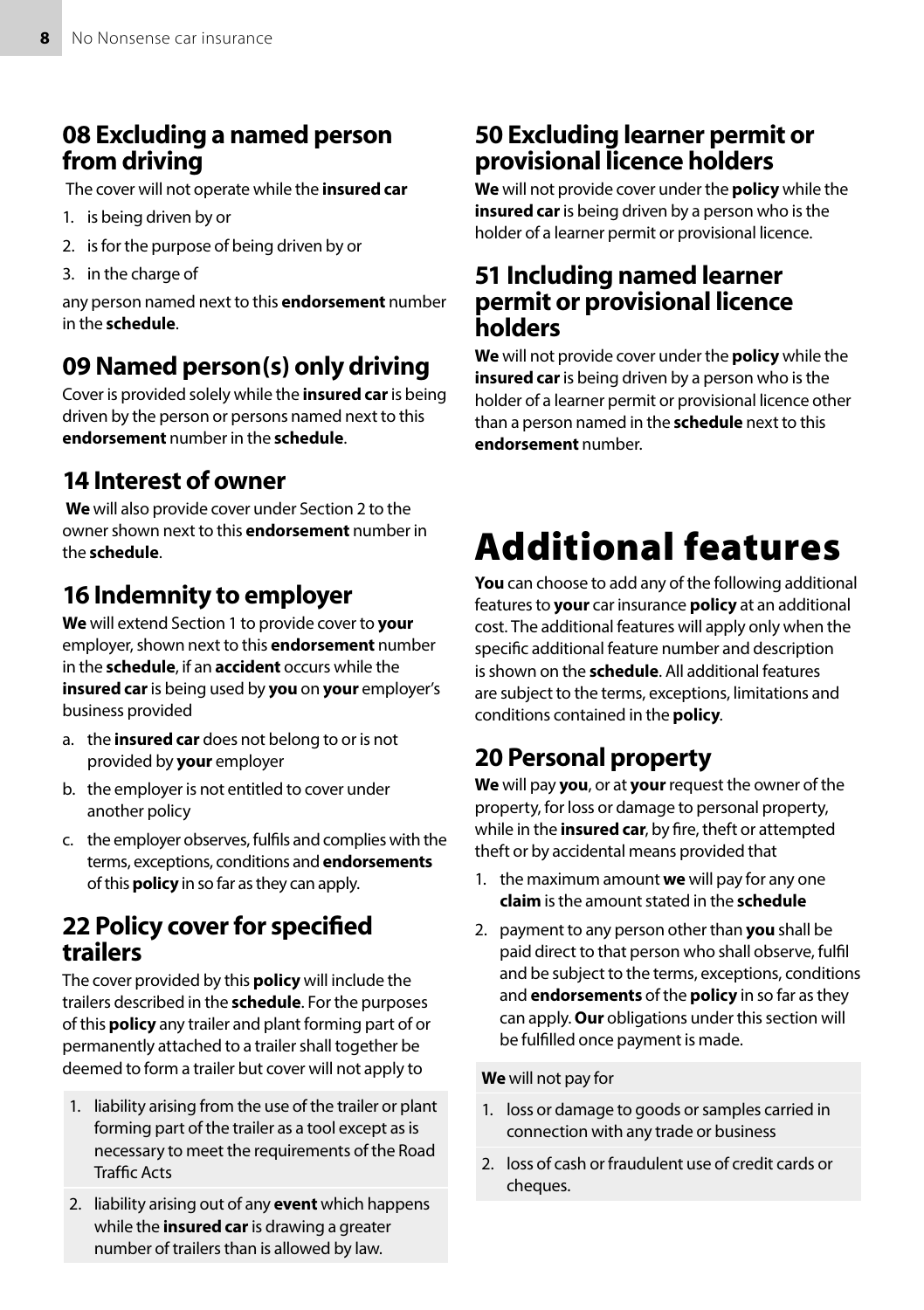#### 36 Windscreen and window glass

**We** will pay the cost to repair or replace damaged or broken glass in the windscreen or windows of **your** car and any scratching to the bodywork caused by the broken glass as long as there has not been any other loss or damage.

In the event of a windscreen or window **claim you** will need to ring 1890 25 27 39 for details of **our** approved supplier.

#### **We** will not cover

- 1. any amount over €223, unless **you** use **our** approved supplier
- 2. windscreen and window glass of any cars placed on temporary cover.

#### 72 Car breakdown assistance

The service provided under Car breakdown assistance is a 24 hour emergency assistance service in the event of car breakdown.

**You** must contact the Freephone car breakdown assistance line to activate this service and **we** will not cover any costs **you** incur prior to calling **us** on 1800 945 248 or from Northern Ireland, England, Scotland or Wales on 00 353 91 560 695. The assistance supplied will be at the choice of the assistance provider based on the options available to them at the time of the request. This is because all options are not always available at the time of a breakdown.

**We** will provide assistance for breakdown of the **insured car** caused by an **accident**, mechanical breakdown, fire, theft, attempted theft, malicious damage, punctures that need help to fix or to replace a wheel, lost keys, stolen keys, keys broken in the lock or locked in the car, occurring during the **period of insurance**.

Cover applies within the island of Ireland, England, Scotland and Wales and **we** will provide the following benefits:

#### Roadside and doorstep assist

**We** will provide one hour's free labour either at the roadside, **your** home or place of work if the **insured car** can be repaired where it is. **You** or an **insured driver** must be with the **insured car** when the repairer arrives to avail of the benefits under this assistance service.

### Towing

If the **insured car** has broken down at home or away from home and cannot be repaired where it is **we** will pay the cost of towing the **insured car** to the nearest garage capable of repairing the car or **your** own garage, whichever is closer.

#### Completion of **your** journey within Ireland

If repairs cannot be carried out at the roadside and **you** are more than 30 kilometres from **your** home, at the choice of the assistance provider **we** will arrange and pay for one of the following:

- Onward public transport of **you** or an **insured driver** and **passengers** home or to an intended destination or
- A replacement car for up to 48 hours and public transport back to collect the **insured car** when repaired or
- Overnight accommodation for one night only, while repairs to the **insured car** are being carried out subject to a maximum value of €35 per person and €175 in total.

### Theft of your car within Ireland

If **your** car is stolen and not recovered within 24 hours and the theft has been reported to both **us** and An Garda Síochána, **we** will provide a replacement car for

- up to five days or
- until the **insured car** is recovered

whichever is sooner.

#### Completion of your journey within England, Scotland and Wales

If repairs cannot be carried out at the roadside, **we** will provide a replacement car for up to 48 hours. The most **we** will pay for this is £100 (sterling).

If the **insured car** cannot be repaired before departure date, **we** will pay for the **insured car** to be towed to the port **you** are leaving from. The most **we** will pay for this is £250 (sterling).

#### Message relay

**We** will pass on two urgent messages for **you**.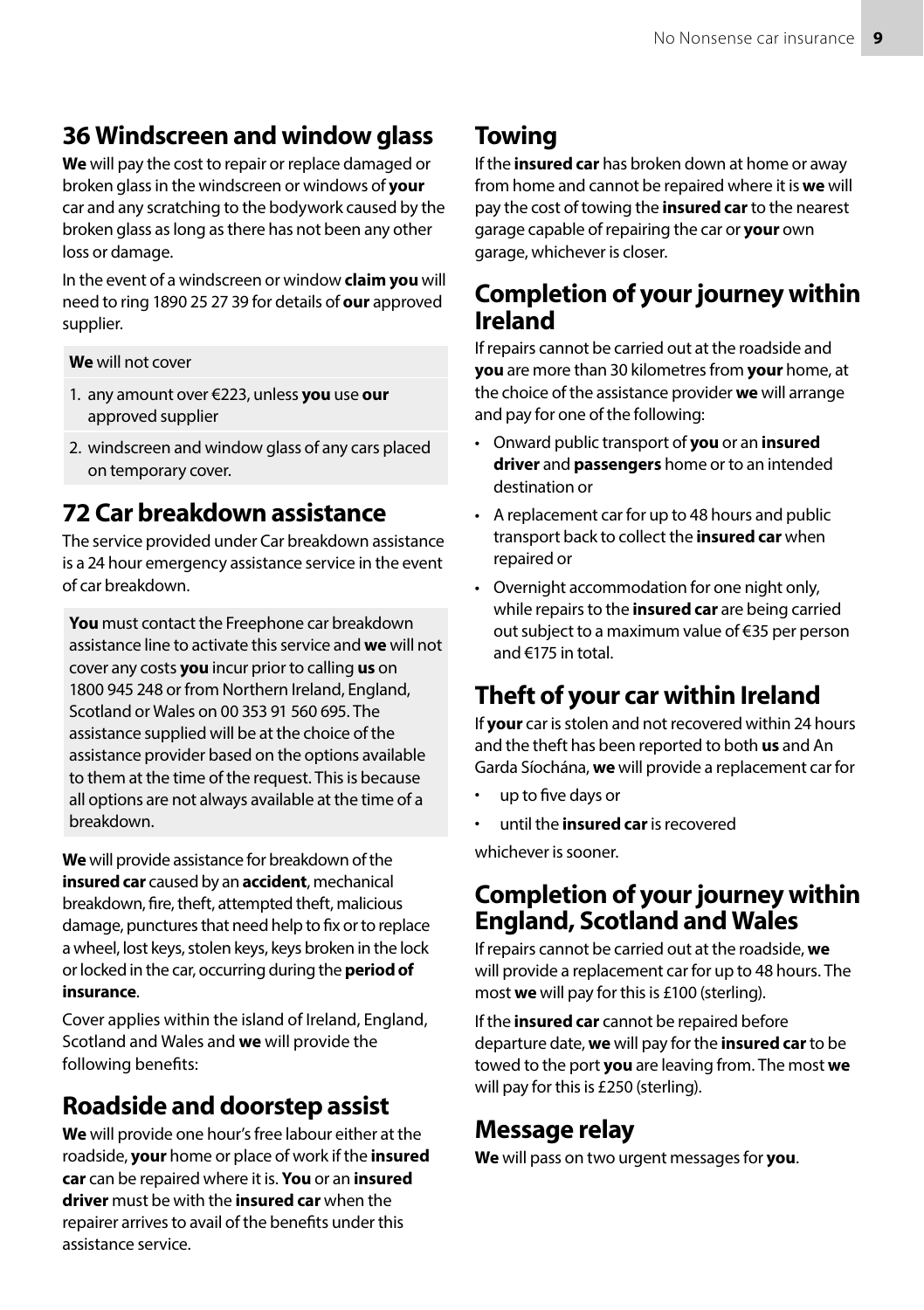#### Conditions limiting our responsibility

**We** will not be responsible to provide **you** with the services outlined under this additional feature if **we** are unable to do so as a result of

- 1. the commercial conditions imposed by car hire companies, for example requiring the driver to provide a full licence free of endorsements, a credit card deposit, or the requirement to return a hire car to a pick up point
- 2. any government control restrictions or prohibitions or any other act or omission of any government agency or local authority; or default of any supplier, agent or other person; or labour disputes or difficulties
- 3. any other event beyond **our** reasonable control.

If **we** have to make a forced entry to the **insured car** because **you** are locked out, **you** must sign a declaration saying that **you** will be responsible for the damage.

This assistance service will not apply where the **insured car** is modified for, or is taking part in racing, trials or rallying.

#### Exclusions to car breakdown assistance

**We** will not pay a **claim**

- 1. for any liability or consequential loss arising from using this assistance service
- 2. for expenses which can be recovered elsewhere
- 3. arising where the **insured car** is carrying more **passengers** or towing a greater weight than that for which it was designed as outlined in the manufacturer's specifications
- 4. arising as a direct result of the unreasonable driving of the **insured car** on unsuitable ground
- 5. for any **accident** or breakdown brought about by an avoidable, wilful and deliberate act carried out by **you** or the **insured driver**
- 6. for the cost of repairing the **insured car** other than as outlined in the benefit Roadside and doorstep assist
- 7. for the cost of any parts, keys, lubricants, fluids or fuel required to allow the **insured car** drive again
- 8. caused by fuels, mineral essences or other flammable materials, explosives or poisonous substances carried in the **insured car**
- 9. and **we** may refuse assistance where an **insured driver** is clearly intoxicated.

#### 74 No claim discount protection cover

**You** can make a single **claim** of no more than €10,000 under Section 1 or Section 2 if applicable, in any one **period of insurance** without it affecting **your** no claim discount under this **policy**.

#### 76 Personal accident and medical expenses

**We** will pay one of the following benefits if **you** are injured by violent, accidental, external and visible means as a result of an **accident** in the **insured car** which within three months results in:

| Death                                             | €10,000 |
|---------------------------------------------------|---------|
| Total and permanent loss of sight of<br>both eyes | €10,000 |
| Total loss of one or more limbs                   | €5,000  |
| Total and permanent loss of sight of<br>one eye   | €5,000  |

**We** will not pay for

- any person over 75 years at the time of their injury
- any injury resulting from suicide or attempted suicide
- anyone who is driving under the influence of alcohol or drugs at the time of the **accident**.

#### Medical expenses

**We** will pay **you** medical expenses up to €1,000 each, for bodily injury suffered in direct connection with the **insured car** by

- 1. **you**
- 2. an **insured driver** or
- 3. any person in the **insured car**

arising from violent, accidental, external and visible means.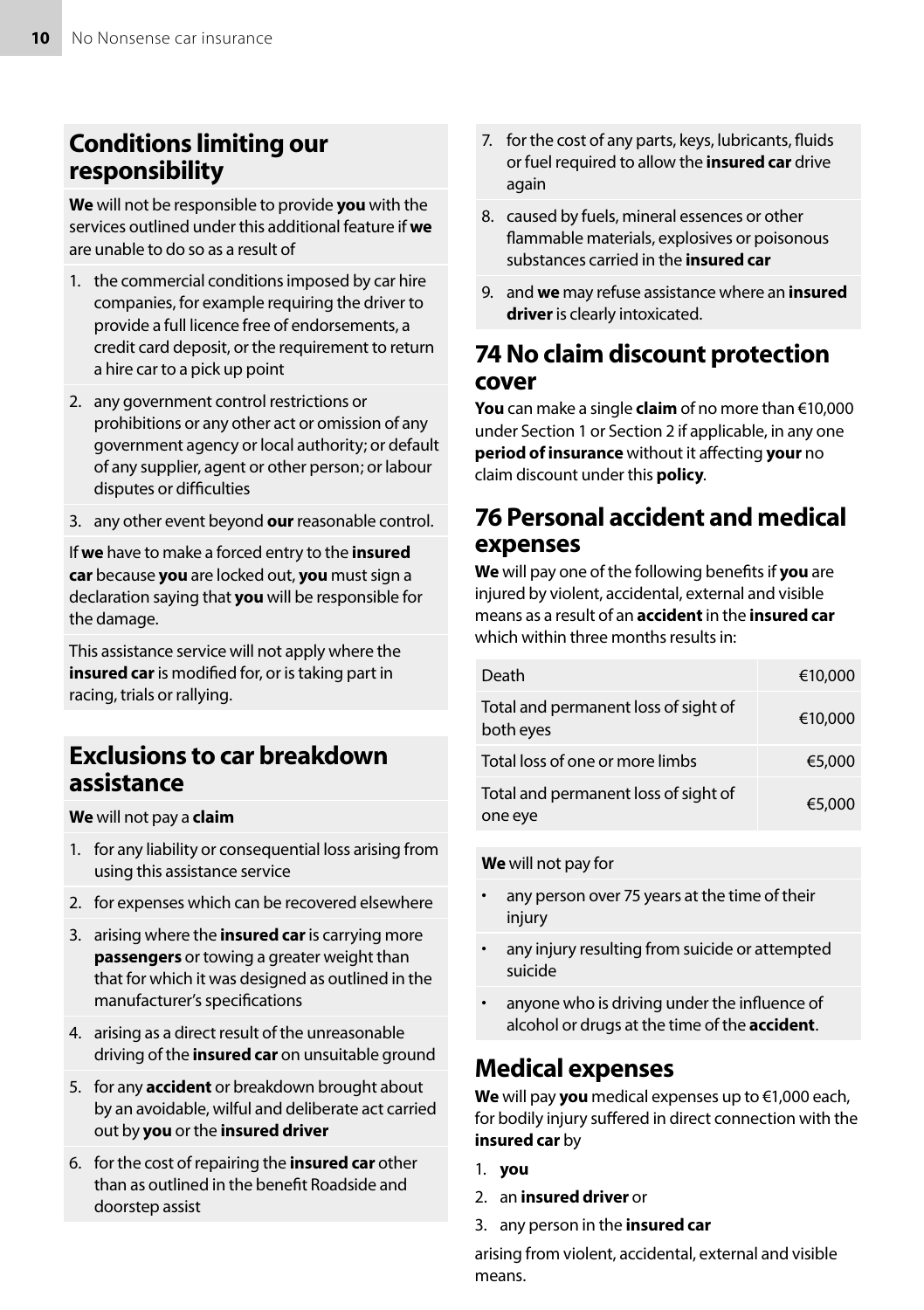#### 78 Car hire expenses

**We** will pay the cost of **you** hiring a car if these costs arise as a direct result of the **insured car** being damaged and such damage is covered under Section 2 – Loss or damage to the **insured car**.

**We** will pay up to €40 per day but no more than €300 in respect of any one **claim.**

#### 81 New car replacement

**We** will at **your** request replace the **insured car** with a new car of the same make and model, if available, once the list price of the new car does not exceed **your** estimated value as shown in the **schedule** if

- 1. within 12 months of registration as new in **your** name and
- 2. having not travelled more than 25,000 kilometres

#### the **insured car**

- a. in **our** assessment sustains damage of greater than 60% of the manufacturer's list price at the time of damage, or
- b. is stolen and not recovered within 4 weeks of the date on which **you** advised **us** of the theft.

This provision is subject to the consent of any other party who has an interest in the **insured car**.

**We** will be entitled to take possession of and dispose of **your** damaged car in the event either **you** or any other interested party avails of cover under this additional feature.

If it is not possible to provide a new replacement car of the same make and model **we** will only pay the cost of such car as set out in the maker's last published price list, less any discounts that may have been applicable at the time of purchase.

#### 82 Cover to drive other cars – Third party insurance cover only

This additional benefit will apply to **your policy** if it is noted on **your schedule**.

So long as **you** are not entitled to cover under any other policy, the insurance provided by Section 1 will also cover **you** for an **event** arising while personally driving a car which

- 1. does not belong to **you**
- 2. is not in **your** custody or control in the course of **your** employment or business

3. is not hired to **you** under a hire purchase agreement.

This extension applies to private passenger cars only. It does not apply to

- vans
- car-vans
- jeeps with no seats in the back
- vans adapted to carry **passengers.**

#### 83 Step back discount protection

With step back no claim discount protection the no claim discount granted under **your policy** will not be lost as result of a single **claim** but will be reduced as follows:

- 50% it will step back to 40%
- 45% it will step back to 30%
- 40% it will step back to 20%
- 30% it will step back to 0%
- 20% it will step back to 0%.

#### 84 SmartDriver policy

This **policy** is a SmartDriver **policy** if SmartDriver is noted on **your schedule**.

The additional terms and conditions which apply to a SmartDriver **policy** are outlined under the SmartDriver section of the **policy** document.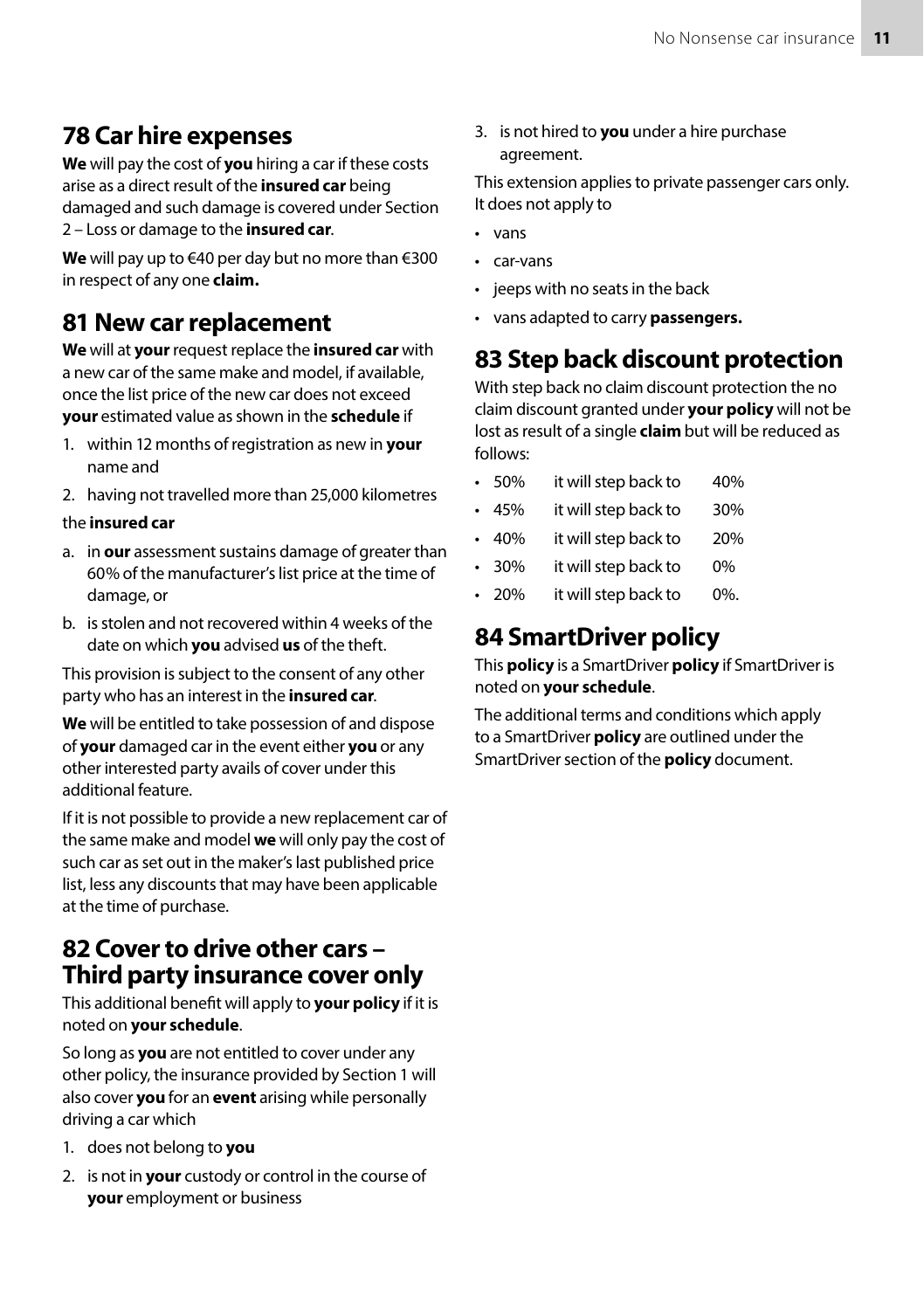# General exceptions of the policy

**We** will not pay for the following except where it is necessary to meet the requirements of the Road Traffic Acts.

#### 1 Contractual liability

Any liability accepted under a contract which would not have existed in the absence of the contract.

#### 2 Drivers and uses

Any loss, damage, cost, expense, liability or injury arising out of any **event**

- a. while the **insured car** is being driven by or is for the purpose of being driven in the charge of any person other than a person permitted to drive under the **policy** or
- b. while the **insured car** is being used other than as noted on the **certificate**
- c. while the **insured car** is being used for
	- 1. racing, pacemaking, speed testing, competitions, rallies or trials
	- 2. hire or reward
	- 3. carrying **passengers** for hire or reward.

#### 3 Earthquake, riot or civil commotion

Any loss, damage, cost, expense, liability or injury caused by earthquake, riot or civil commotion.

#### 4 Radioactive contamination

Any loss, damage, cost, expense, liability or injury directly or indirectly caused by, contributed to or arising from

- a. ionising radiations or contamination by radioactivity from any irradiated nuclear fuel or from any nuclear waste from the combustion of nuclear fuel
- b. the radioactive, toxic, explosive or other hazardous or contaminating properties of any nuclear installation, reactor, or other nuclear assembly or nuclear component thereof
- c. any weapon or tool using atomic or nuclear fission or fusion or other similar reaction or radioactive force or material
- d. any radioactive, toxic, explosive or other dangerous or contaminating properties of any radioactive material.

#### 5 War

Any loss, damage, cost, expense, liability or injury caused as a consequence of war, invasion, act of foreign enemy, hostilities (whether war be declared or not), civil war, rebellion, revolution, insurrection or military or usurped power.

#### 6 Terrorism

Any loss, damage, cost, expense, liability or injury directly or indirectly caused by, contributed to or arising from

a. an act of terrorism, regardless of any other cause or **event** contributing to a loss, including any action taken to control, prevent or suppress or in any way relating to an act of terrorism.

**We** define an act of terrorism as an act or threat of force or violence by any person or group, whether acting alone or on behalf of or in connection with any organisation or government committed for political, religious, ideological, ethnic or similar purpose to influence any government or to place the public, or any section of the public, in fear.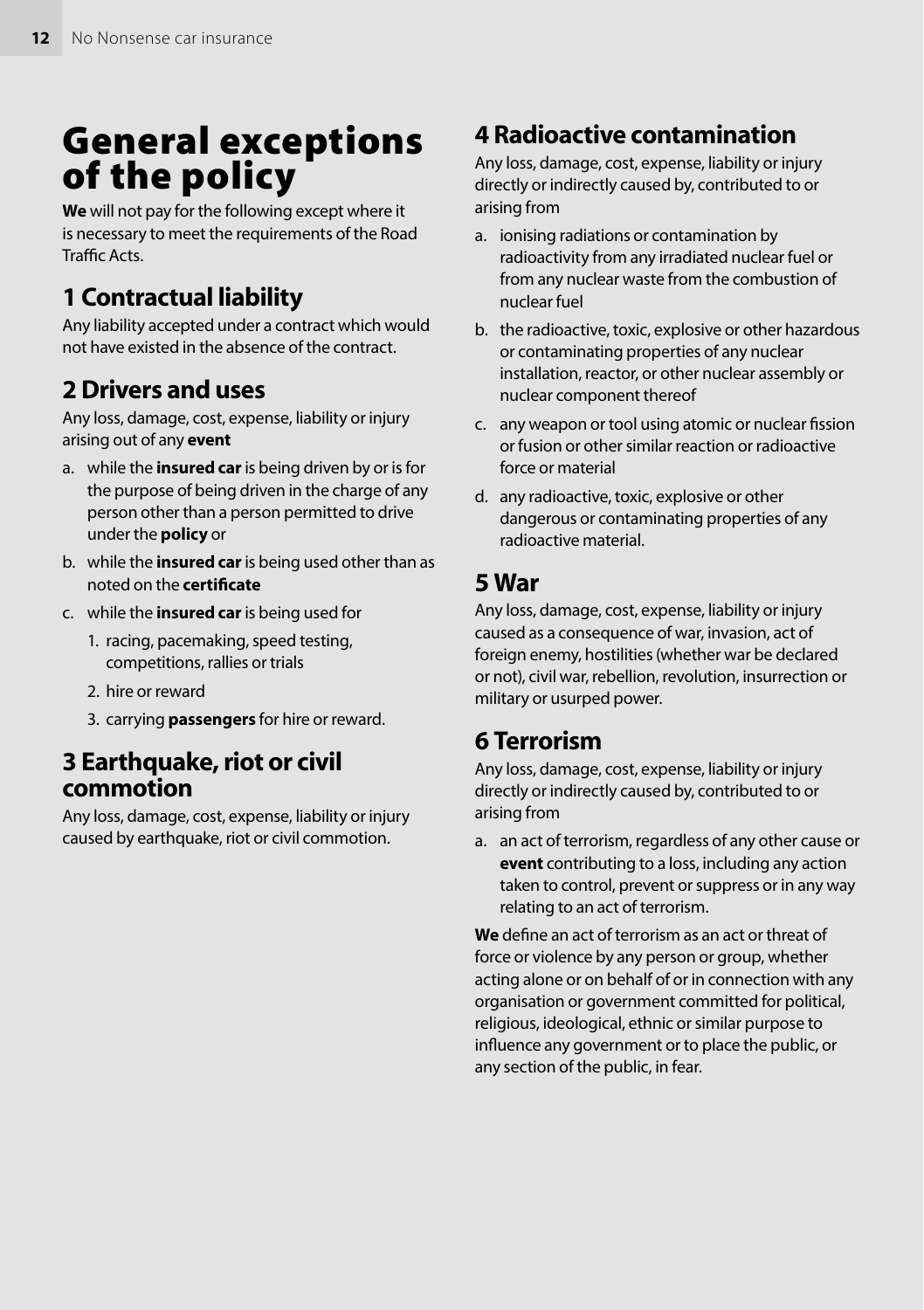b. biological or chemical contamination, missiles, bombs, grenades or explosives due to any act of terrorism.

**We** define contamination as contamination, poisoning or preventing or limiting the use of objects due to the effects of chemical or biological materials.

If **we** allege that, by reason of this general exception, any loss, damage, cost or expense is not covered by this **policy** the burden of proving the contrary shall be on **you**. In the event that any part of this general exception is found to be invalid or unenforceable, the remainder shall remain in full force and effect.

#### 7 Cyber risks

Any loss, damage, cost, expense, liability or injury described in a. and b. below to any of the items numbered one through to eight:

- a. the loss of or damage to or a change in or
- b. a reduction in the ability to work, availability or operation of
	- 1. a computer system
	- 2. hardware
	- 3. program
	- 4. software
	- 5. data
	- 6. information repository
	- 7. microchip
	- 8. integrated circuit or similar device in computer equipment or non-computer equipment

that results from the malicious or negligent transfer, electronic or otherwise, of a computer program that contains a malicious or damaging code.

A damaging code can include but is not limited to

- computer virus
- logic bomb or
- Trojan horse.

#### 8 Injury, damage or loss in the course of employment

Any **claim** by any person for injury to them or damage or loss to their property arising out of and in the course of their employment.

#### 9 Sonic bangs

Any loss, damage, cost, expense, liability or injury which arises directly or indirectly from pressure waves caused by aircraft or other devices travelling at sonic or supersonic speeds.

#### 10 Airside liability

Any loss, damage, cost, expense, liability or injury caused while the **insured car** is in or on any aerodrome, airport, airfield or similar establishment. This includes the area for the take-off and landing of aircraft or the movement of aircraft on the surface, aircraft parking aprons including associated service roads and ground equipment parking areas and those parts of passenger terminals of an international airport which come within the customs examination area.

This does not include roads and car parking facilities to which the public have access.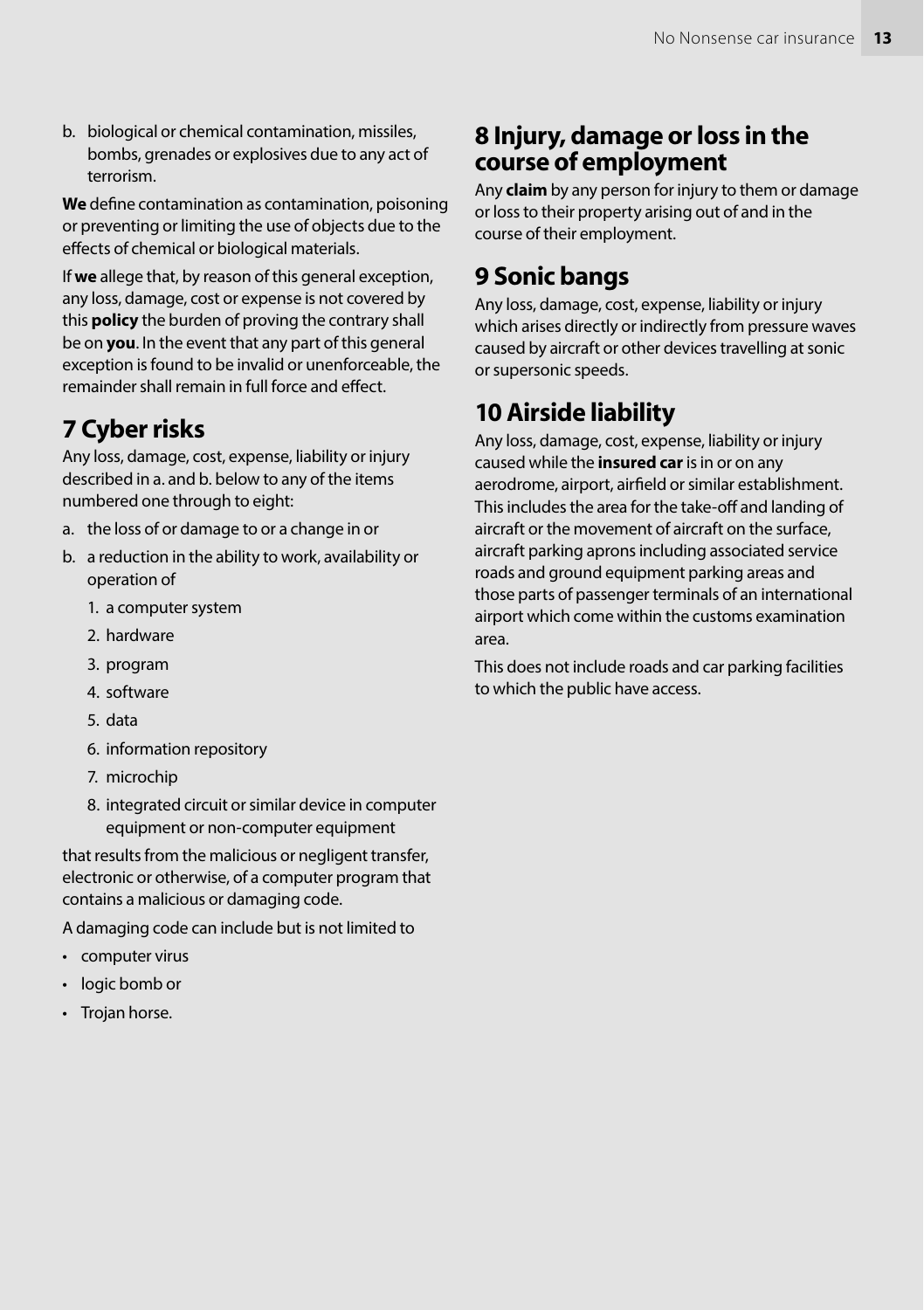# General conditions of the policy

**You** or any person claiming under this **policy** must comply with the following general **policy** conditions to avail of the full protection provided by the **policy**. If **you** or any other person claiming under this **policy** does not comply with them, **we** may cancel the **policy** or refuse to deal with **your claim** or reduce the amount of any **claim** payment.

No condition or **endorsement** of this **policy** will affect the right of any person to recover an amount under or by virtue of the Road Traffic Acts.

#### 1. Your duty

- A. **You** must advise **us** of all material facts when applying to **us** for insurance. A material fact is one which may influence **us** when agreeing to provide insurance or the premium **we** charge. **We** will consider the **policy** to be invalid and not having existed if **you** do not truthfully provide accurate information or **you** fail to disclose any material fact when applying for cover. The answers and statements **you** provide in the **proposal form** and declaration or **statement of fact** and declaration must be true.
- B. **You** must notify **us** as soon as possible of any change which may affect this insurance. In particular if
	- the main driver changes
	- any change is made to the **insured car**, or if the **insured car** is replaced
	- **you** no longer own the **insured car**
	- **you** change the address at which the **insured car** is usually parked overnight
	- **you** change occupation
	- **you** want to use the **insured car** for any use not included on **your certificate**
	- the health of any **insured driver** affects their ability to drive the car
	- **you** or any **insured driver** is convicted of any driving or criminal offence.

**We** will then then let **you** know of any change in **your** premium or **your** cover. The list above does not show all the changes **you** must tell **us** of. Please contact **us** if **you** are in any doubt about the importance of a change in circumstance.

C. **You** have a continuing obligation to observe and fulfil the terms, provisions, conditions and **endorsements** of this **policy** in so far as they relate to anything to be done or complied with by **you**.

These requirements must be strictly carried out by **you** otherwise no person will be entitled to make a **claim** under this **policy**.

#### 2. Looking after your car

You shall take all reasonable steps to safequard the **insured car** from loss or damage and keep it in efficient condition. Examples of such reasonable steps can include

- a. where applicable the **insured car** should have a current valid National Car Test certificate
- b. anti-freeze should be used as recommended by the manufacturer
- c. tyre depth should be within legal limits.

**We** will have free access to examine the **insured car** at all times.

#### 3 Your obligations in the event of a claim or prosecution

- a. **You** must not admit responsibility or make an offer or promise of payment or reimbursement without **our** written consent.
- b. **You** must write or telephone and let **us** know immediately about any **event** which may give rise to a **claim** under this **policy** and provide full details. Alternatively if **you** are not involved personally in an **event you** must advise **us** within 48 hours of becoming aware of such an **event** providing all details **you** are aware of or have obtained.
- c. **We** require that **you** send **us**, immediately on receipt and without answering it, every letter, claim, legal proceedings and every correspondence, communication or notice from the Injuries Board formerly known as the Personal Injuries Assessment Board (PIAB). **You** shall also write and tell **us** immediately **you** become aware of any prosecution or inquest in connection with any **event**.
- d. **You** shall give **us** all information and assistance as and whenever **we** may require.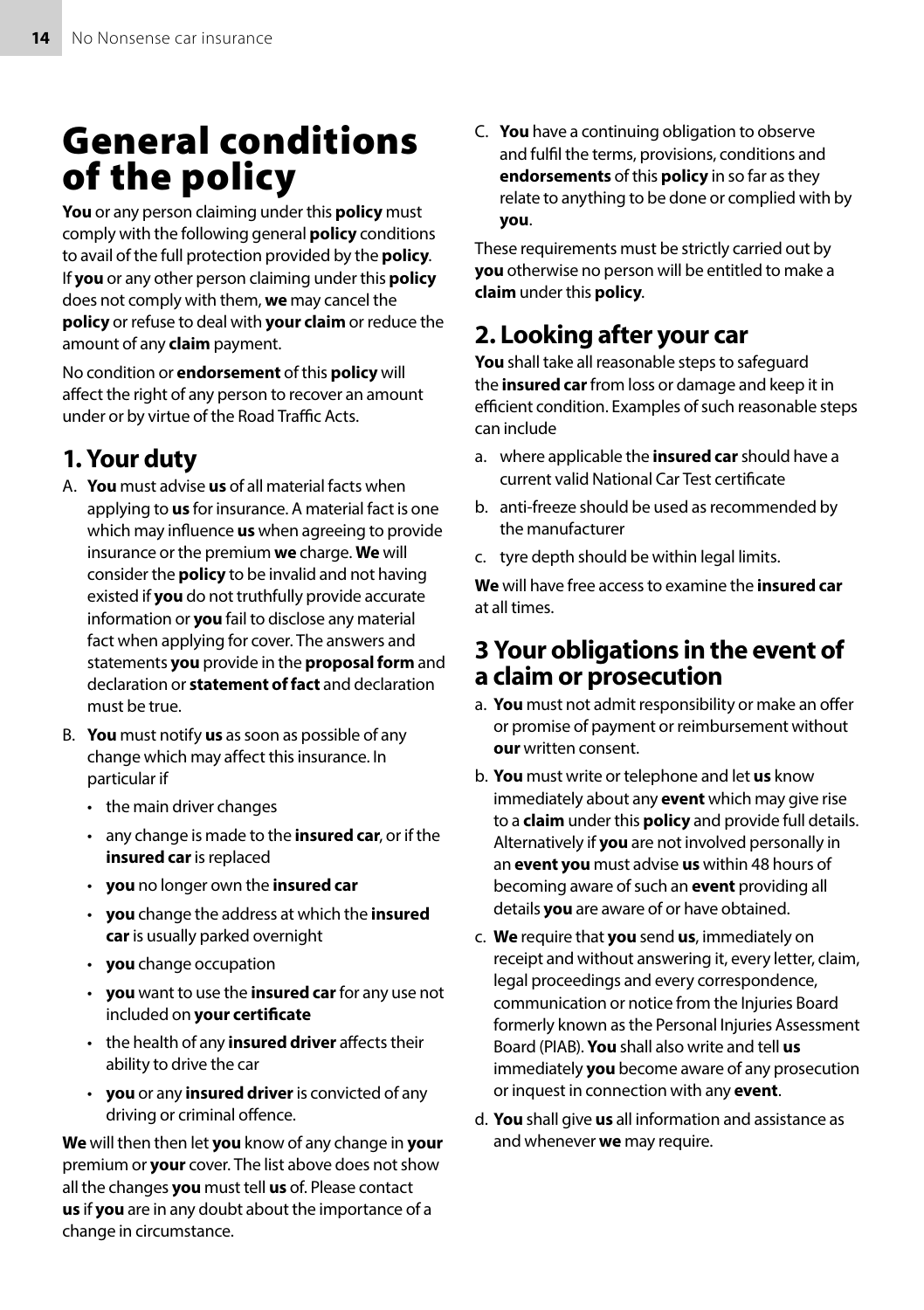#### 4. Our rights in the event of a claim or recovery

**We** will be entitled to take over and carry out in **your** name the defence or settlement of any **claim**. For **our** own benefit **we** may take legal action, in **your** name, to recover any amount **we** have paid. **We** will decide how any proceedings or settlements are handled.

### 5. Impact of alcohol and drugs

**We** will only pay a **claim** if **we** are required to by the Road Traffic Acts if **you** or an **insured driver** are involved in an **accident** and as a result

- A. are convicted of an offence involving alcohol or drugs, or
- B. were driving under the influence of alcohol or drugs.

**We** will be entitled to recover this amount from **you** including the costs paid to the person making the **claim**.

#### 6. Other insurance

If, at the time any **claim** arises under this **policy**, there is any other insurance covering the same loss, damage or liability, **we** will only pay **our** share of any loss, damage, cost or expense. If at the time of the **claim** the person driving the **insured car** has cover under another **policy** for the same loss or damage or liability then no cover shall apply under Section 1 - Third party insurance cover, of this **policy**.

This condition will not apply to any personal accident cover which may be provided by this **policy**. If personal accident cover applies it will be noted on **your schedule**.

### 7. Disputes between you and us

Any dispute relating to a **claim** between **you** and **us** under this **policy** must be referred to arbitration. The appointment of the arbitrator will be by agreement between **you** and **us** but if we cannot agree, the President of the Law Society of Ireland will appoint an arbitrator. If the disputed **claim** is not referred to arbitration within 12 months of **your claim** being turned down, **we** will treat the **claim** as abandoned.

### 8. Our right to reclaim payments

If **we** make a payment due to **our** obligations under the Road Traffic Acts or any law, on a **claim** which the **policy** does not cover, **we** have the right to get the payment back from **you**.

### 9. Cancellation of the policy

**You** may cancel the **policy** at any time by sending **us** written cancellation instructions and returning the current insurance **certificate** and disc. As long as no **claim** has been made or is pending during the **period of insurance**, **we** will return premium to **you** as follows:

- 1. If **your** instructions are received within 14 days of the date **you** take out cover, or the date **you** receive **your policy** documentation, whichever is the later, **we** will return the premium paid for the **period of insurance** remaining.
- 2. If **your** written cancellation instructions are received at any other time, **we** will calculate the return premium in accordance with **our** cancellation scale as follows:

| If the cover period is less than | Refundable<br>premium is |
|----------------------------------|--------------------------|
| 1 month                          | 80%                      |
| 3 months                         | 60%                      |
| 6 months                         | 40%                      |
| 9 months                         | 20%                      |
| Over 9 months                    | $0\%$                    |

### Cancellation by us

**We** may cancel **your policy** by sending **you** ten day's notice of cancellation by registered letter to **your** last known address. **You** must return **your** current **certificate** and insurance disc. As long as no **claim** has been made or is pending **we** will refund the premium for the **period of insurance** remaining.

**We** will apply a €50 administration charge to any **policy** that is taken out and subsequently cancelled by **us** because

- 1. the information given to **us** was incorrect, or
- 2. documentation **we** requested was not provided in order to complete the contract.

### 10. Suspension of policy

The cover under Section 1 – Third party insurance cover or, the whole **policy,** can be suspended at **your** written request from the date **you** have returned the current **certificate** and insurance disc. If the suspension lasts for a period of 28 consecutive days or more, **we** will refund the premium for the suspended period (less 25% if just Section 1 of **your policy** is suspended), less an administration charge. **We** will continue to collect direct debit instalments during a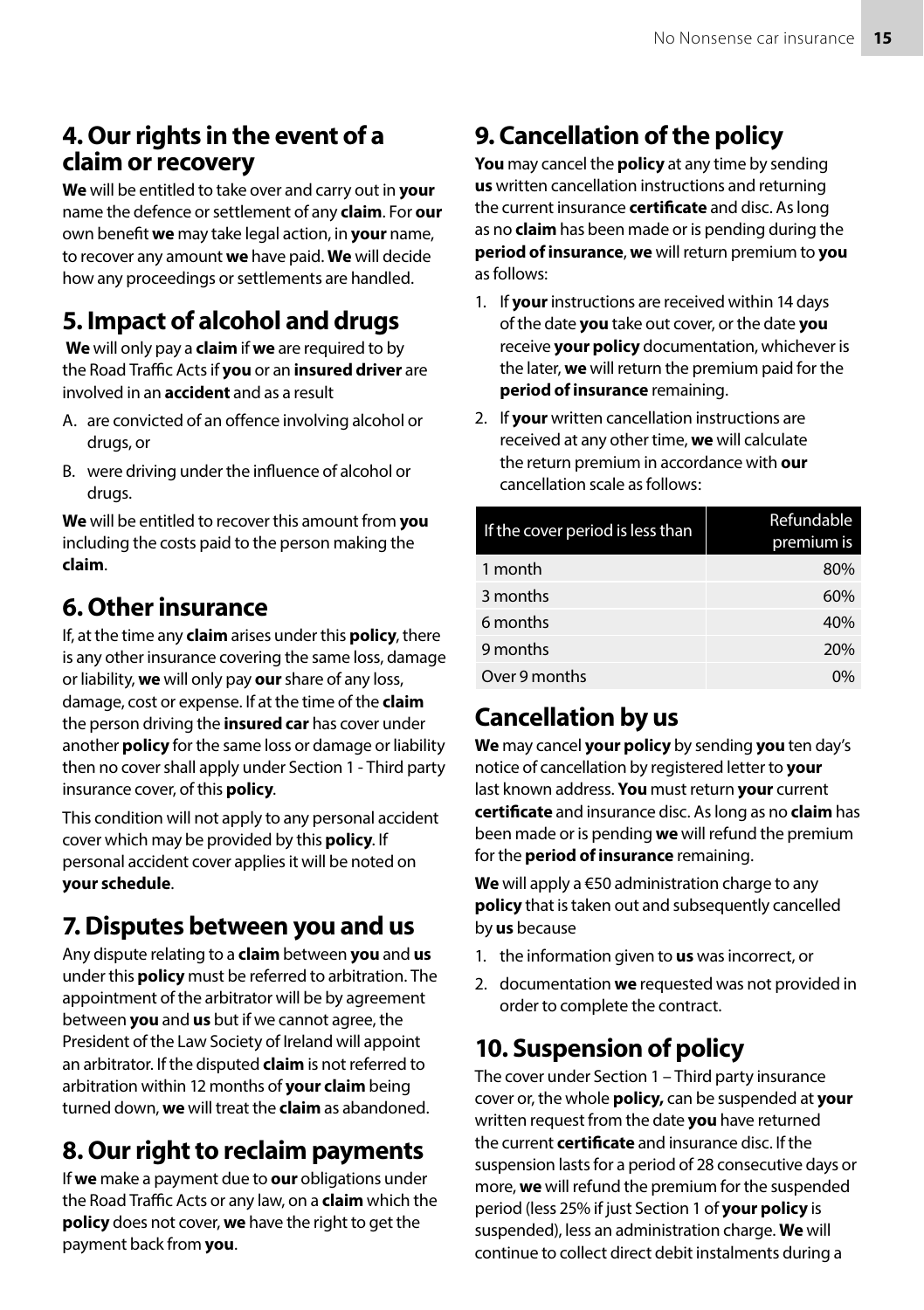period of suspension.

There is no premium refund if the suspension arises due to a **claim**.

#### 11. Instalment premium payment

If **your** premium is being paid by instalments and **we** are unable to collect any instalment by the due date, **your policy** will be cancelled in accordance with **policy** condition 9.

If **you** have not paid **your** entire premium, **we** may with **your** agreement, take any unpaid premium from any **claim** settlement **we** make to **you**.

#### 12. Fraud

If **you** or any person entitled to cover under this **policy** makes a **claim** knowing it to be false or fraudulent in any way, or if damage is caused by any deliberate act or with **your** consent or involvement or the involvement of anyone acting on **your** behalf, then all cover under the **policy** will be forfeited.

**We** will cancel **your policy** and any other policies **you** may have with **us**. **We** may also involve the relevant authorities to bring criminal proceedings.

#### 13. Application of limits of indemnity

Where **we** have to make a payment to more than one **insured person** in the **event** of an **accident**, the maximum amount **we** will pay will be the limit noted under the **policy** or under any applicable **endorsement,** regardless of the number of people insured. **Your** liability will be prioritised ahead of any other **insured person**.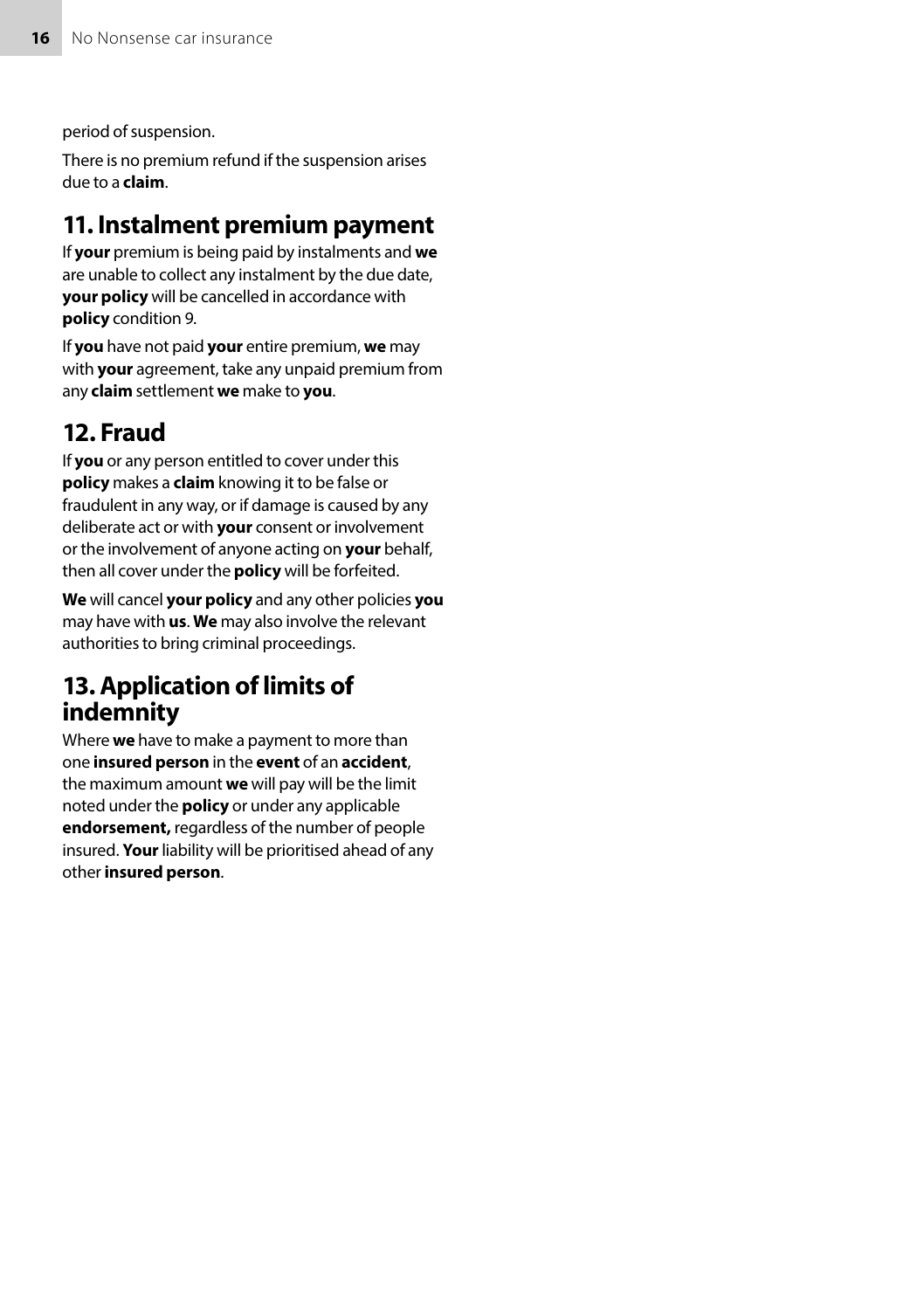# SmartDriver section

#### Introduction

With a SmartDriver **policy you** will be able to avail of premium reductions once the SmartDriver device confirms safe driving behaviour during the monitoring period.

The No Nonsense SmartDriver device is an electronic telematics device used to record and monitor driver behaviour. It helps improve driving standards and enables **us** to offer **you** cheaper premiums.

There are additional conditions which apply to a SmartDriver **policy** and premium reductions can only be considered once these conditions are complied with by **you** or any **insured driver**.

**You** can cancel the SmartDriver **policy** and move to a standard No Nonsense **policy** either before installing the device or at any time during the first **period of insurance**. **You** must notify **us** by calling 1890 25 27 37 and returning the device in the freepost packaging provided.

As SmartDriver cash back rewards only apply in respect of SmartDriver policies it is likely that **you** will have to pay more for a standard No Nonsense **policy**.

#### How does the SmartDriver device work?

The device itself is a small electronic device which fits discreetly into the **insured car**. **Our** installation guide provides advice to help **you** install the device.

The device measures and passes on details of how the car is driven. Data measured includes time, date, location coordinates, braking frequency and force, cornering and acceleration. This data is used to determine **your** driving behaviour and calculate **your** driver score for which **you** may receive a cash back reward.

Occasionally the transmission of data may be impaired or interrupted by power failures or other causes and events that are outside of **our** control. **We** will factor in any interruption in data transmission when calculating driver behaviour scores, where possible.

### Rewards for safe driving

If **you** are a safe driver, **you** could save up to 30% on **your** premium. This can be done in two ways:

- 1. a 10% introductory saving on incepting a SmartDriver **policy**. **We** will then monitor **your** driving behaviour for around 90 days and based on the score **you** get **we** may issue a cash back reward of up to 20% of the full premium; or
- 2. an initial discount of 15% by downloading and using **our** TopDriver mobile phone app when buying a SmartDriver **policy**. **We** will then monitor **your** driving behaviour for around 90 days and based on the score **you** get **we** may issue a cash back reward of up to 15% of the full premium.

The total possible premium reduction under a SmartDriver policy will be no more than 30% of the full premium and the savings will only be applied as outlined under 1. or 2. above.

The SmartDriver device must remain installed in the car for a further period of around three months to back up the score achieved in the first three months and allow **us** calculate the renewal premium.

#### Conditions which apply to a SmartDriver policy

**We** own the device and give it to **you** for a period of up to six months to monitor **your** driving behaviour. It is a condition of the **policy** that

- 1. within 14 days of its receipt, **you** must install the SmartDriver device and it must remain installed in the **insured car** and in use at all times (unless notified otherwise by **us**)
- 2. **you** must notify **us** of any permanent change from one car to another and provide full details of the new car. The SmartDriver device will need to be transferred to the new car
- 3. **you** must return the SmartDriver device to **us** when **we** ask **you** to during the **period of insurance**. This request will occur approximately six months from the date cover starts.

If **you** do not comply with the additional policy conditions relating to SmartDriver **we** will cancel the **policy** in accordance with the general conditions of the **policy**.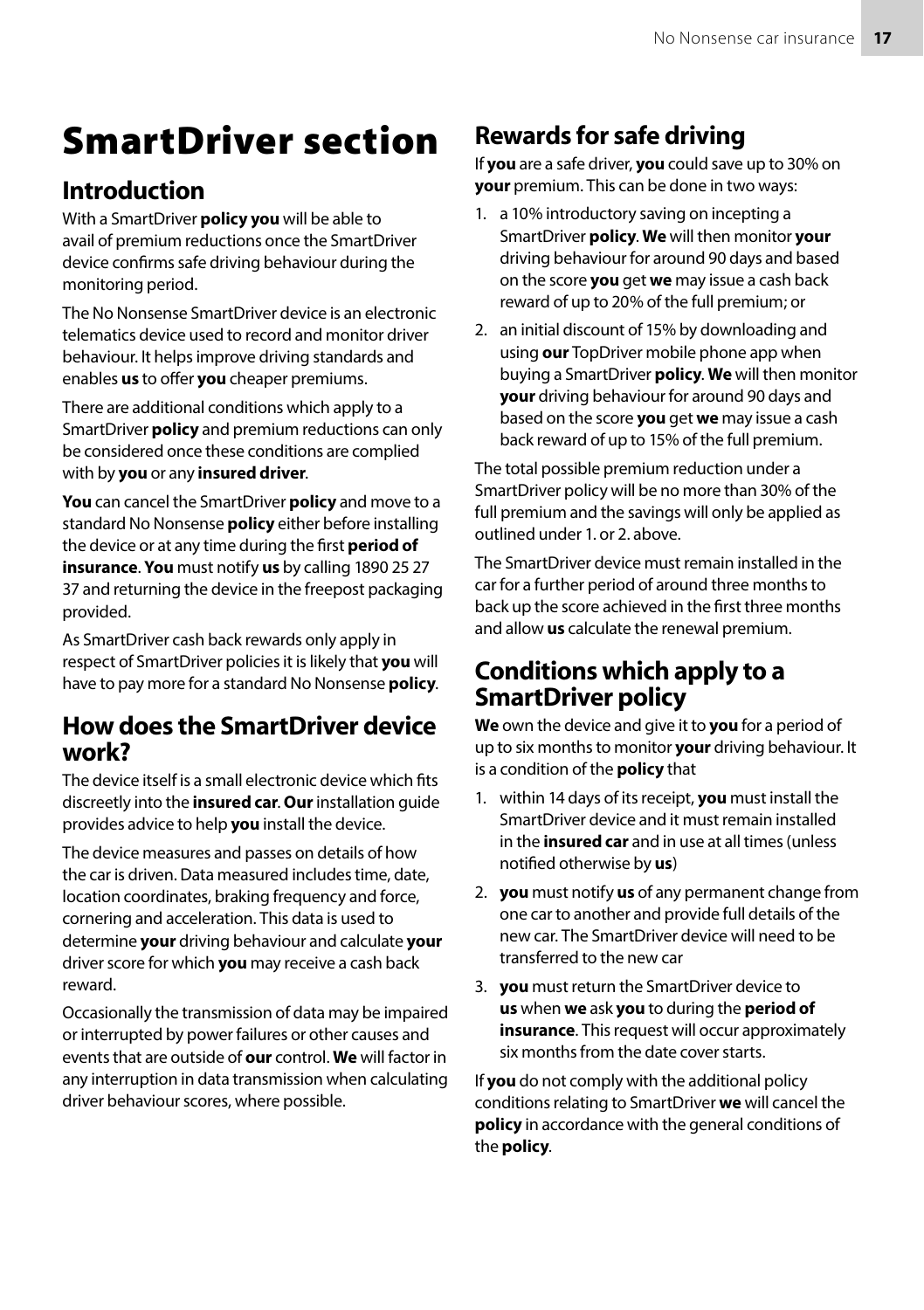If **your** No Nonsense SmartDriver **policy** is cancelled while the SmartDriver device is installed in the **insured car**, **we** will retain €125 from any cancellation refund. **We** will refund this amount when **you** return the device to **us**. Should **you** decide to cancel the **policy you** are asked to return the SmartDriver device to: Freepost No Nonsense PO Box 11225 Dublin 12.

**We** do not accept any responsibility for any of the following which arise from the installation of the SmartDriver device in the **insured car**:

- costs incurred in the installation or removal of the SmartDriver device
- loss or damage to the **insured car**
- loss of value or
- other financial loss.

#### Installation

Once **we** receive a signed **proposal form** and proof of no claim discount **we** will issue a SmartDriver welcome pack. **You** will find installation instructions for the self-install device at www.NoNonsense.ie/ install. These will be specific to **your** car's make and model where possible.

**You** must ensure that **you** have the agreement of anybody with a legal interest in the car prior to installing the device.

In most cases the device will simply connect to the **insured car's** OBD-II port or on board diagnostics port. In the event the location of the OBD-II port is not suitable for permanent installation the device may be connected to the **insured car's** battery.

**You** are responsible for any costs incurred to install or remove the device.

The SmartDriver device can also be installed by a mechanic at **your** own cost. **We** can provide **you** with further assistance by calling 1890 25 27 37.

Once the SmartDriver device has been installed **we** will send **you** a confirmation text and e-mail confirming the device has been properly installed. **We** will send additional notification text and email messages where **we** notice changes to the installation, including the deactivation and reactivation of the device.

### Check your driving performance

**We** will also email **you** a User ID and login details to allow **you** access to the customised SmartDriver portal so **you** can regularly check **your** driving performance. The User ID and login details should be kept in a safe place.

The portal will show information about **your** driving behaviour. It is important to access this information regularly to keep track of **your** driving scores. **Your** safe driving has a direct impact on **your** score.

### Return of the SmartDriver device

After around six months from the start date of cover **we** will ask **you** to return the SmartDriver device to: Freepost No Nonsense PO Box 11225 Dublin 12. It is a condition of this **policy** that the SmartDriver device is sent to **us** within 14 days of **our** asking **you** to return it.

**We** will have the right to keep €125 of any **policy** cancellation refund if the SmartDriver device is not returned within 14 days of **you** receiving **our** request to return it.

#### The data collected

**We** will use the data collected by the SmartDriver device to determine **your** driving behaviour and calculate **your** driver score. **We** may also use the data collected from the SmartDriver device for the following:

- 1. any underwriting or claims development or investigations that may be required in the **event** of a **claim**
- 2. in calculating **policy** premium
- 3. for statistical analysis
- 4. testing the installation or removal of the SmartDriver device
- 5. control of personal data for the purpose of providing services relating to the insurance **policy** (**We** will process information in accordance with **our** responsibilities under the Data Protection Acts)
- 6. fraud prevention and detection purposes.

All data transmitted to and from the SmartDriver device is secure.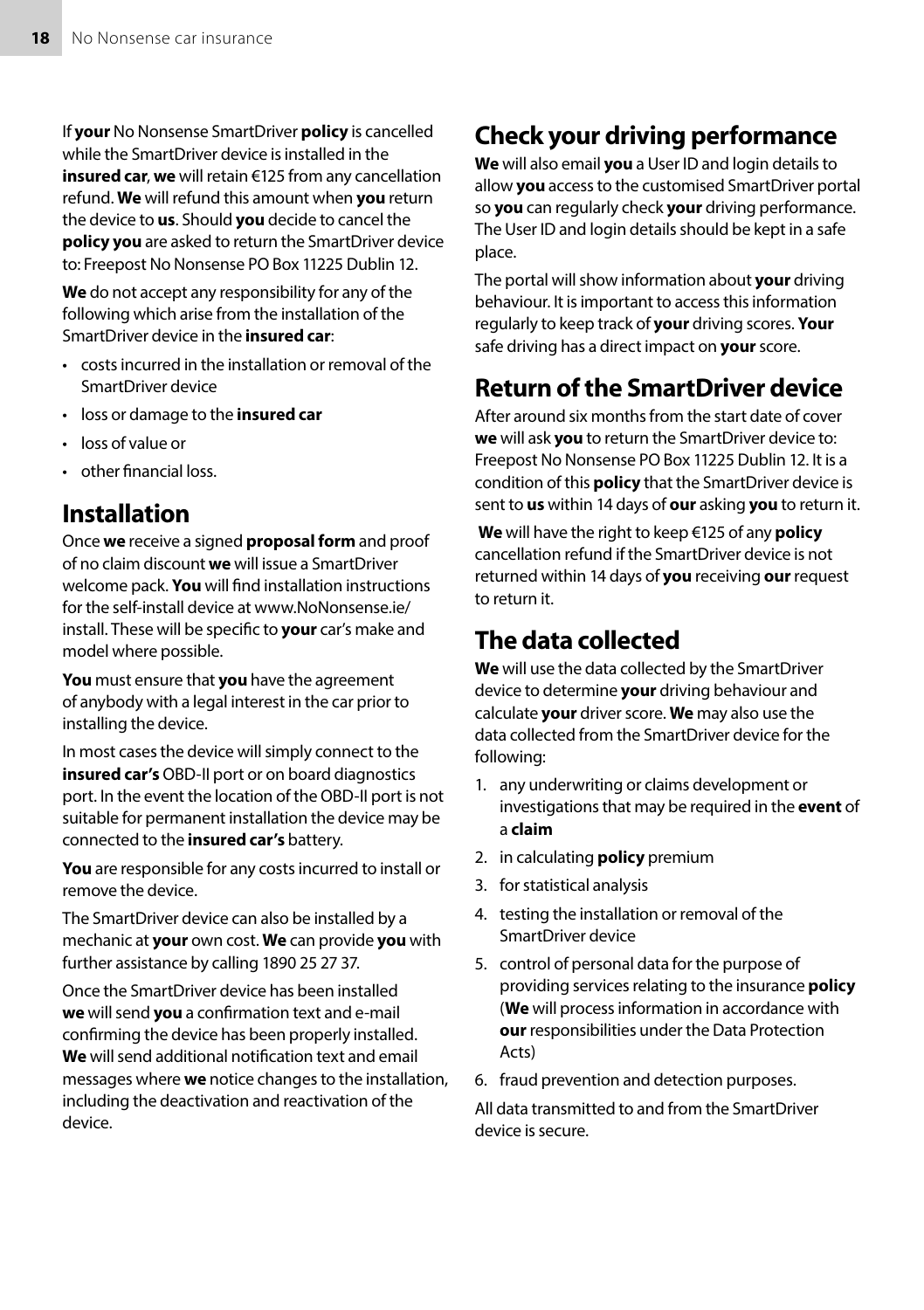#### Tampering and misuse

**We** will not accept tampering or misuse of the device. The device must only be installed on the car insured under this **policy**. It can identify the car it is fitted to. If it is transferred to another car **we** must be notified.

**We** will make every effort to prevent **your** driving score being distorted by a single driving event and **we** can identify patterns of extreme driving behaviour or which appear to deliberately try to influence the driver score. **We** will investigate all instances like this and **we** may cancel the **policy** as a result.

#### Faults with the SmartDriver device

In the unlikely event of the SmartDriver device being faulty please call 1890 25 27 37. **We** will note that there has been an issue with the installation of the SmartDriver device so that cover under the **policy** remains unaffected.

**We** will ask **you** to return the faulty device using a self-addressed envelope and **we** will send **you** a new device to install.

If the second device is also unsuitable **we** will ask **you** to return this device also. When **we** get the second SmartDriver device back **we** will amend **your policy** to a standard No Nonsense **policy** with no penalty to **you**.

#### Impact of policy changes on the SmartDriver device

**a. Permanent change of car while the SmartDriver device is installed.**

It is **your** responsibility to arrange for the SmartDriver device to be removed from the current car and transferred to the new car. Guidance is available by calling 1890 25 27 37.

#### **b. Cancellation of the policy while the SmartDriver device is installed.**

This **policy** can be cancelled by either **you** or **us** in line with the cancellation terms that are outlined within the General conditions section of this **policy** document.

If the **policy** cancellation is in the period of cover where the SmartDriver device is installed in **your** car **you** must remove the device and return it to **us** in the Freepost envelope provided. If the device is not returned **you** will be billed €125 for the cost of the device.

**c. Temporary substitutions on the policy while the SmartDriver device is installed.**

If a temporary substitution is made during this period there is no requirement to transfer the SmartDriver device to the new car and this will not affect **your** cover.

**d. Full suspension of cover while the SmartDriver device is installed.**

If cover is fully suspended during this period for longer than one month **we** will switch the **policy** to a standard No Nonsense insurance **policy**.

**e. Additional drivers on the policy while the No Nonsense SmartDriver device is installed.** 

The driving behaviour of all drivers of the **insured car** will be monitored and is included as part of the overall driver score. This **policy** wording must be shown to any **named driver** on the **policy** so they are aware that their driving will be monitored and data collected.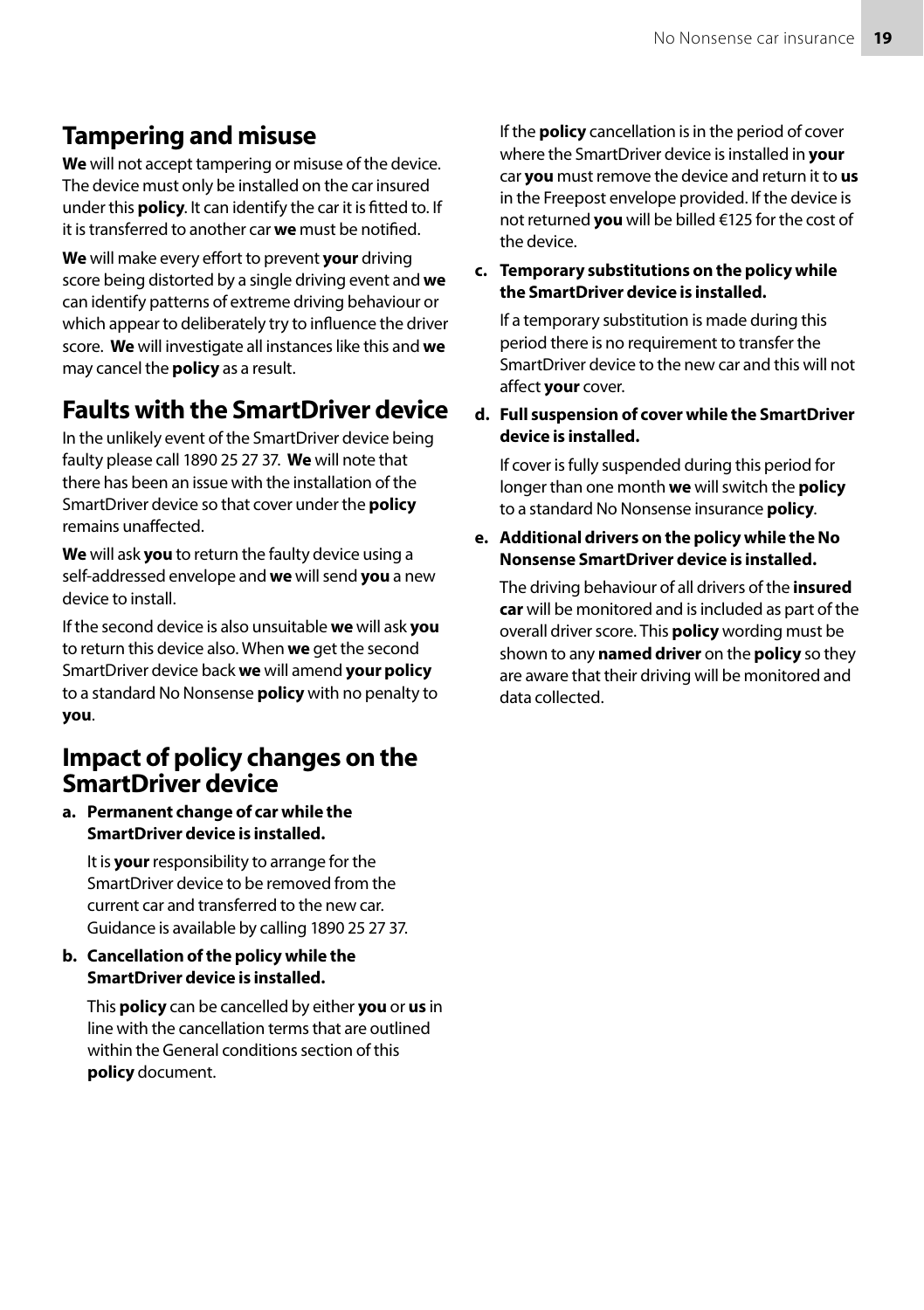# What to do if you have an accident

**You** should not admit responsibility for an **accident**. **You** should take the registration numbers of all vehicles involved and the insurer's name and policy number. This should be on the insurance disc on the vehicle's windscreen. **You** should also take the names and addresses of the other people involved and give them **your** details. **We** recommend **you** keep a record of all injuries and any damage and draw a map of the location of the **accident**. **You** should take the name, address and contact numbers for any witness to the **accident**.

**You** must also let An Garda Síochána know immediately or at the latest within 24 hours of

- an **event** which injures a person or animal or
- if **your** car is stolen or
- if it is damaged maliciously or as a result of an attempted theft.

**You** will need to immediately call **us** on 1890 25 27 39.

**You** must also immediately

- send **us** all correspondence **you** receive regarding the **accident** without answering it
- advise **us** in writing of any prosecution once **you** become aware of any prosecution.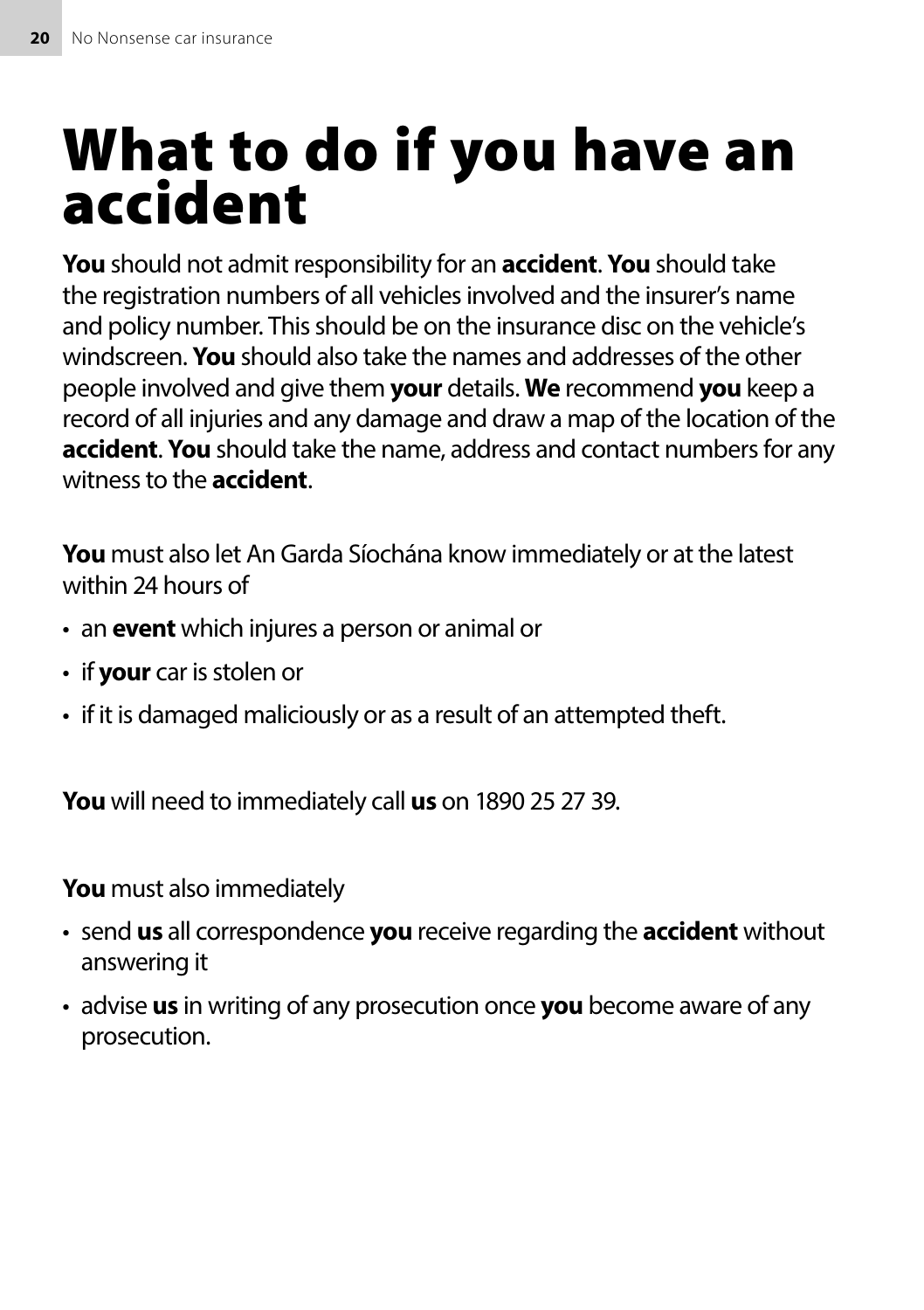

# **INSURANCE**

www.NoNonsense.ie